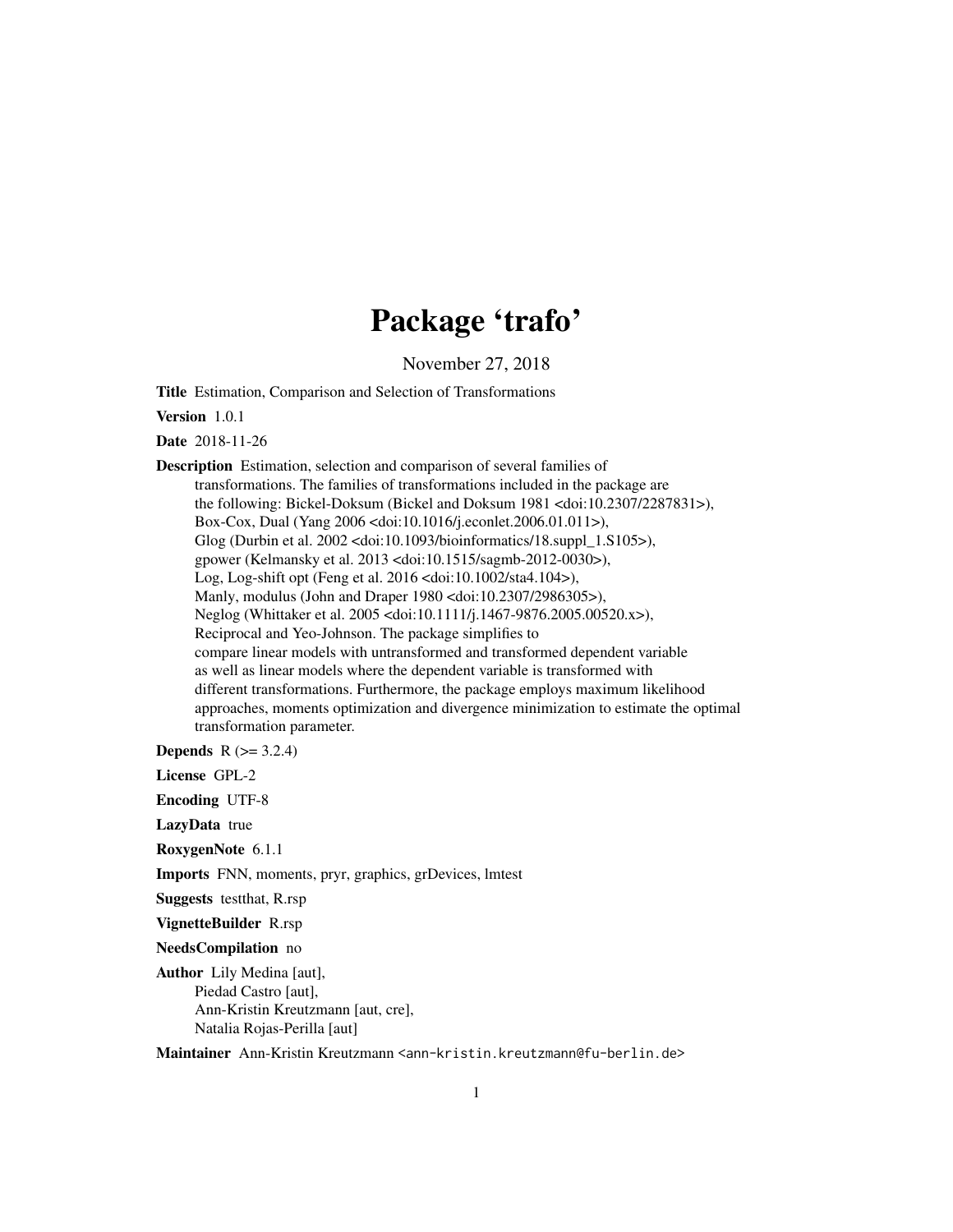Repository CRAN

Date/Publication 2018-11-27 16:30:04 UTC

# R topics documented:

| 3              |
|----------------|
| $\overline{4}$ |
| 5              |
| 6              |
| $\overline{7}$ |
| 8              |
| 9              |
| 10             |
| 11             |
| 12             |
| 13             |
| 14             |
| 15             |
| 16             |
| 17             |
| 18             |
| 18             |
| 19             |
| 19             |
| 20             |
| 20             |
| 21             |
|                |
|                |
| 22             |
|                |
|                |
|                |
|                |
|                |
|                |
|                |
|                |

# **Index**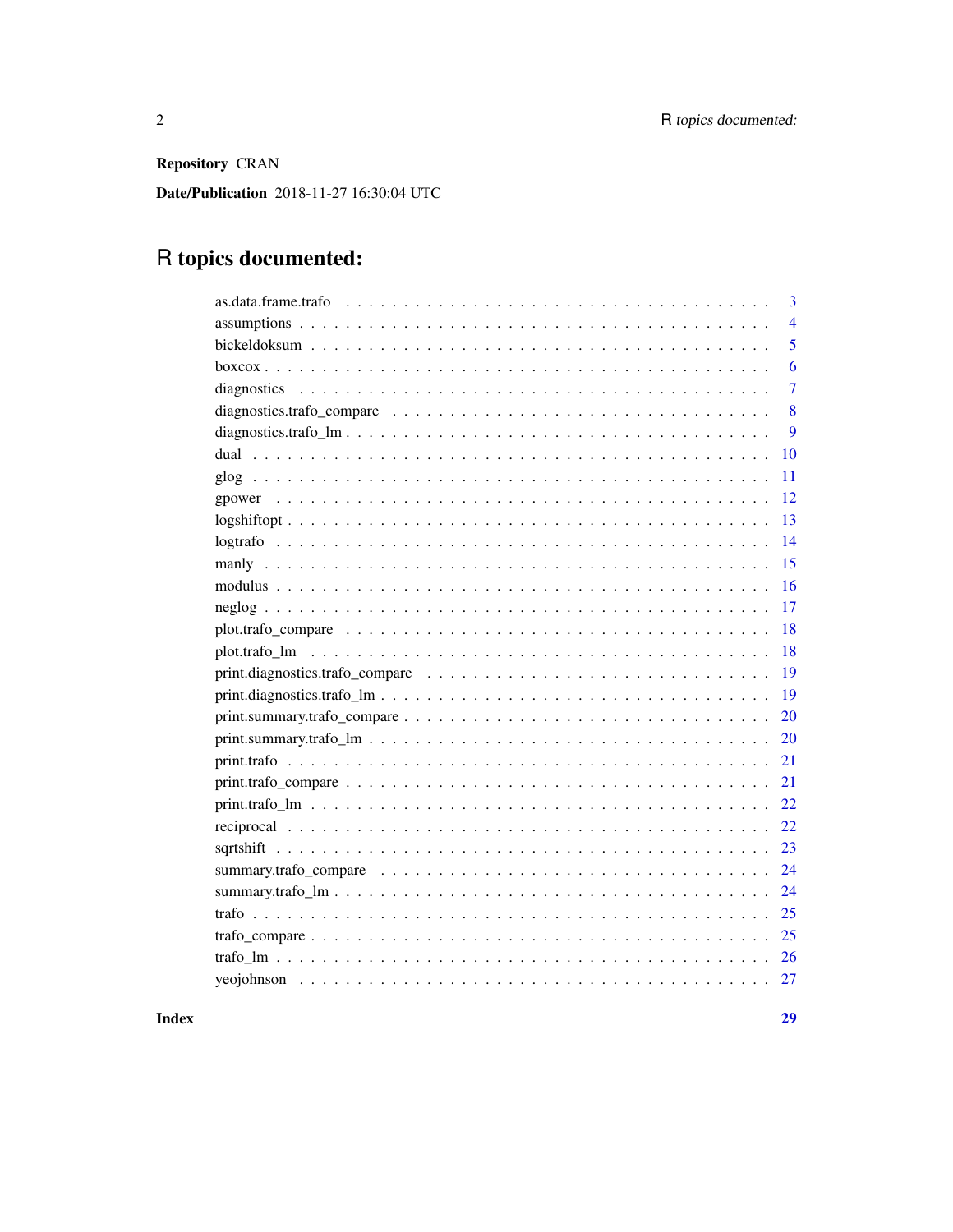<span id="page-2-1"></span><span id="page-2-0"></span>as.data.frame.trafo *Data frame with transformed variables*

#### Description

The data frame that is returned contains the variables that are used in the model and additionally a variable with the transformed dependent variable. To the variable name of the dependent variable a t is added for transformed.

# Usage

```
## S3 method for class 'trafo'
as.data.frame(x, row.name = NULL, optional = FALSE,std = FALSE, ...)
```
#### Arguments

| X          | an object of type trafo.                                                                                                                                                                                                                                                                                        |
|------------|-----------------------------------------------------------------------------------------------------------------------------------------------------------------------------------------------------------------------------------------------------------------------------------------------------------------|
| row.names  | NULL or a character vector giving the row names for the data frame. Missing<br>values are not allowed.                                                                                                                                                                                                          |
| optional   | logical. If TRUE, setting row names and converting column names (to syn-<br>tactic names: see make.names) is optional. Note that all of R's base package<br>as.data.frame() methods use optional only for column names treatment, basi-<br>cally with the meaning of data.frame( $*$ , check.names = !optional) |
| std        | logical. If TRUE, the data is transformed by the standardized/scaled transforma-<br>tion. Defaults to FALSE.                                                                                                                                                                                                    |
| $\ddots$ . | other parameters that can be passed to the function.                                                                                                                                                                                                                                                            |

# Value

A data frame with the original variables and the transformed variable.

#### See Also

[bickeldoksum](#page-4-1), [boxcox](#page-5-1), [dual](#page-9-1), [glog](#page-10-1), [gpower](#page-11-1), [log](#page-0-0), [logshiftopt](#page-12-1), [manly](#page-14-1), [modulus](#page-15-1), [neglog](#page-16-1), [sqrtshift](#page-22-1), [yeojohnson](#page-26-1)

# Examples

```
# Load data
data("cars", package = "datasets")
# Fit linear model
lm\_cars < - lm(dist ~ p, speed, data = cars)
```
# Transform dependent variable using divergence minimization following

# Kolmogorov-Smirnov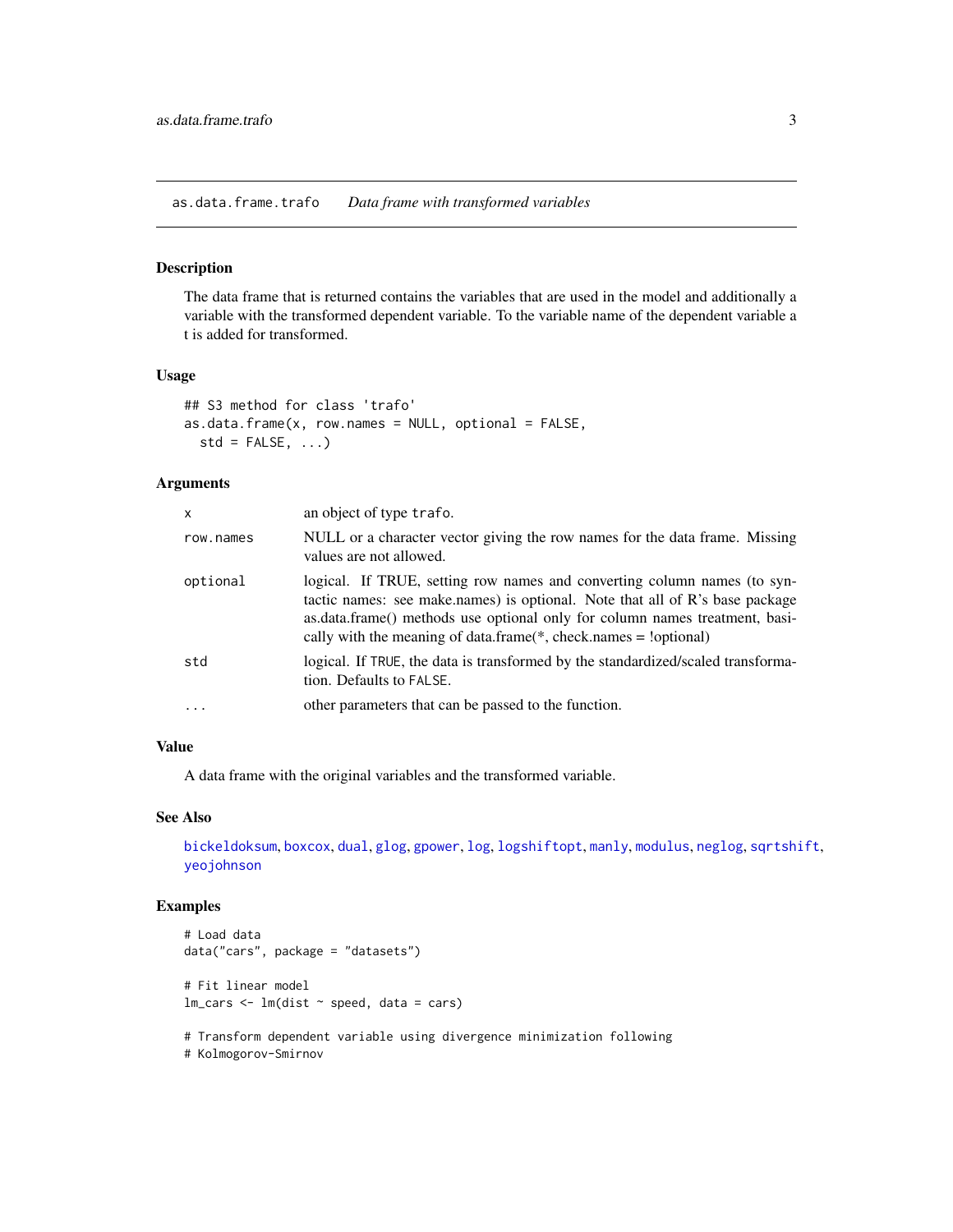```
logshiftopt_trafo <- logshiftopt(object = lm_cars, method = "div.ks",
plotit = FALSE)
# Get a data frame with the added transformed variable
as.data.frame(logshiftopt_trafo)
```
assumptions *First check of assumptions to find suitable transformations*

# Description

Gives a first overview if a transformation is useful and which transformation is promising to fulfill the model assumptions normality, homoscedasticity and linearity.

#### Usage

```
assumptions(objject, method = "ml", std = FALSE, ...)
```
# Arguments

| object   | an object of type 1m.                                                                                                                                                                                                                                                                                                                                                                                                                                                                                                                                        |
|----------|--------------------------------------------------------------------------------------------------------------------------------------------------------------------------------------------------------------------------------------------------------------------------------------------------------------------------------------------------------------------------------------------------------------------------------------------------------------------------------------------------------------------------------------------------------------|
| method   | a character string. Different estimation methods can be used for the estimation of<br>the optimal transformation parameter: (i) Maximum likelihood approach ("ml"),<br>(ii) Skewness minimization ("skew"), (iii) Kurtosis optimization ("kurt"), (iv)<br>Divergence minimization by Kolmogorov-Smirnov ("div.ks"), by Cramer-von-<br>Mises ("div.cvm") or by Kullback-Leibler ("div.kl"). Defaults to "ml".                                                                                                                                                 |
| std      | logical. If TRUE, the transformed model is returned based on the standard-<br>ized/scaled transformation. Defaults to FALSE.                                                                                                                                                                                                                                                                                                                                                                                                                                 |
| $\cdots$ | other parameters that can be passed to the function, e.g. other lambdaranges.<br>Self-defined lambdaranges are given to the function as an argument that is the<br>combination of the name of the transformation and lr and the range needs to<br>be a numeric vector of length 2. For instance, changing the lambdarange for the<br>Manly transformation would mean to add an argument manly_lr = manly_lr = $c(0.000005, 0.00005)$<br>For the default values that are used for the lambdaranges see the documentation<br>for the provided transformations. |

## Value

A table with tests for normality and homoscedasticity. Furthermore, scatterplots are returned to check the linearity assumption.

### See Also

[bickeldoksum](#page-4-1), [boxcox](#page-5-1), [dual](#page-9-1), [glog](#page-10-1), [gpower](#page-11-1), [log](#page-0-0), [logshiftopt](#page-12-1), [manly](#page-14-1), [modulus](#page-15-1), [neglog](#page-16-1), [sqrtshift](#page-22-1), [yeojohnson](#page-26-1)

<span id="page-3-0"></span>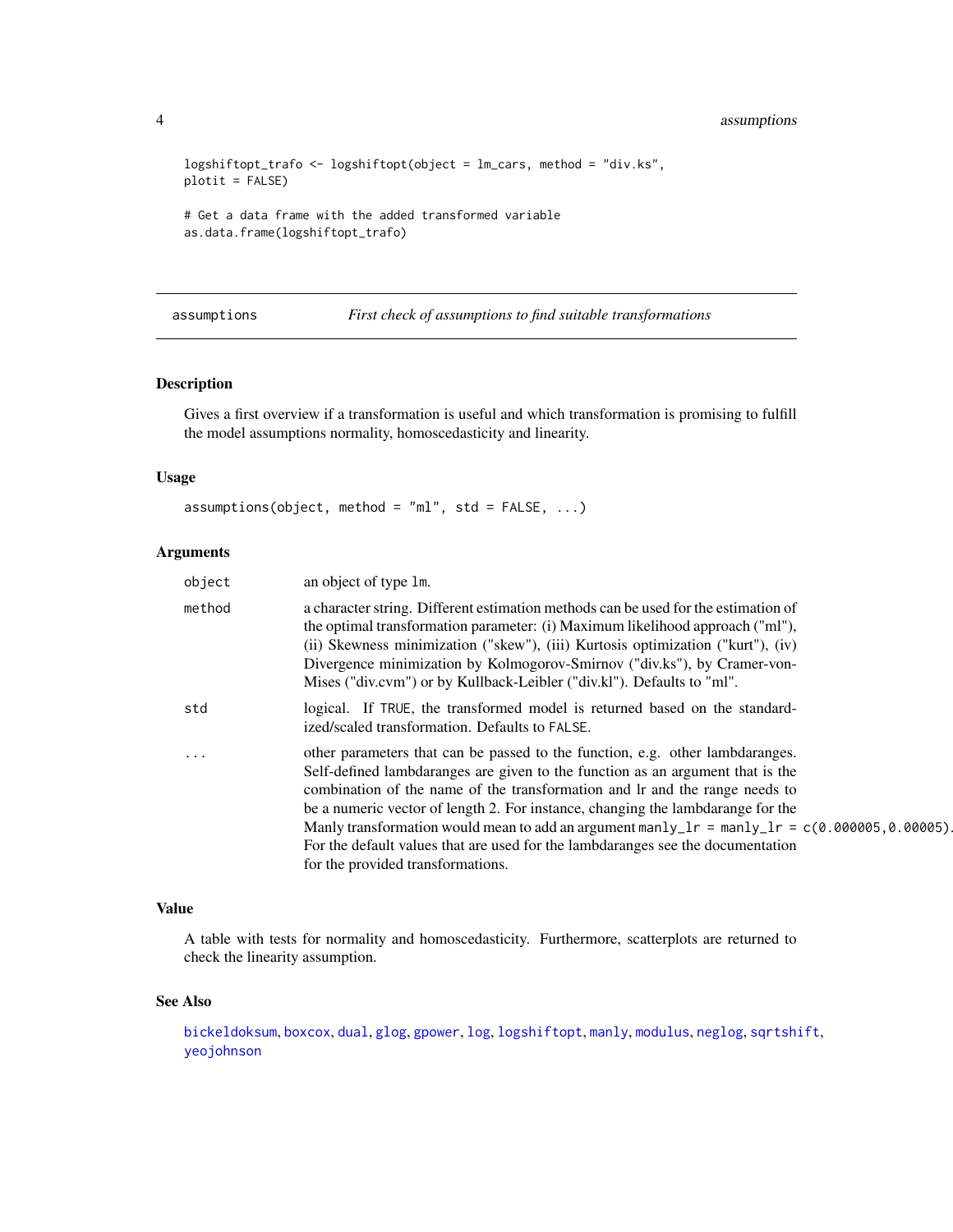# <span id="page-4-0"></span>bickeldoksum 5

# Examples

```
# Load data
data("cars", package = "datasets")
# Fit linear model
lm\_cars < - lm(dist ~ ~ speed, data = cars)assumptions(lm_cars)
assumptions(lm\_cars, method = "skew", manly_l = c(0.000005, 0.00005))
```
<span id="page-4-1"></span>bickeldoksum *Bickel-Doksum transformation for linear models*

#### Description

The function transforms the dependent variable of a linear model using the Bickel-Doksum transformation. The transformation parameter can either be estimated using different estimation methods or given.

#### Usage

```
bickeldoksum(object, lambda = "estim", method = "ml",
  lambdarange = c(1e-11, 2), plotit = TRUE)
```
# Arguments

| object      | an object of type lm.                                                                                                                                                                                                                                                                                                                                                                                        |
|-------------|--------------------------------------------------------------------------------------------------------------------------------------------------------------------------------------------------------------------------------------------------------------------------------------------------------------------------------------------------------------------------------------------------------------|
| lambda      | either a character named "estim" if the optimal transformation parameter should<br>be estimated or a numeric value determining a given value for the transformation<br>parameter. Defaults to "estim".                                                                                                                                                                                                       |
| method      | a character string. Different estimation methods can be used for the estimation of<br>the optimal transformation parameter: (i) Maximum likelihood approach ("ml"),<br>(ii) Skewness minimization ("skew"), (iii) Kurtosis optimization ("kurt"), (iv)<br>Divergence minimization by Kolmogorov-Smirnov ("div.ks"), by Cramer-von-<br>Mises ("div.cvm") or by Kullback-Leibler ("div.kl"). Defaults to "ml". |
| lambdarange | a numeric vector with two elements defining an interval that is used for the es-<br>timation of the optimal transformation parameter. The Bickel-Doksum transfor-<br>mation is only defined for positive values of lambda. Defaults to $c(1e-11, 2)$ .                                                                                                                                                       |
| plotit      | logical. If TRUE, a plot that illustrates the optimal transformation parameter or<br>the given transformation parameter is returned. Defaults to TRUE.                                                                                                                                                                                                                                                       |

## Value

An object of class trafo. Methods such as [as.data.frame.trafo](#page-2-1) and [print.trafo](#page-20-1) can be used for this class.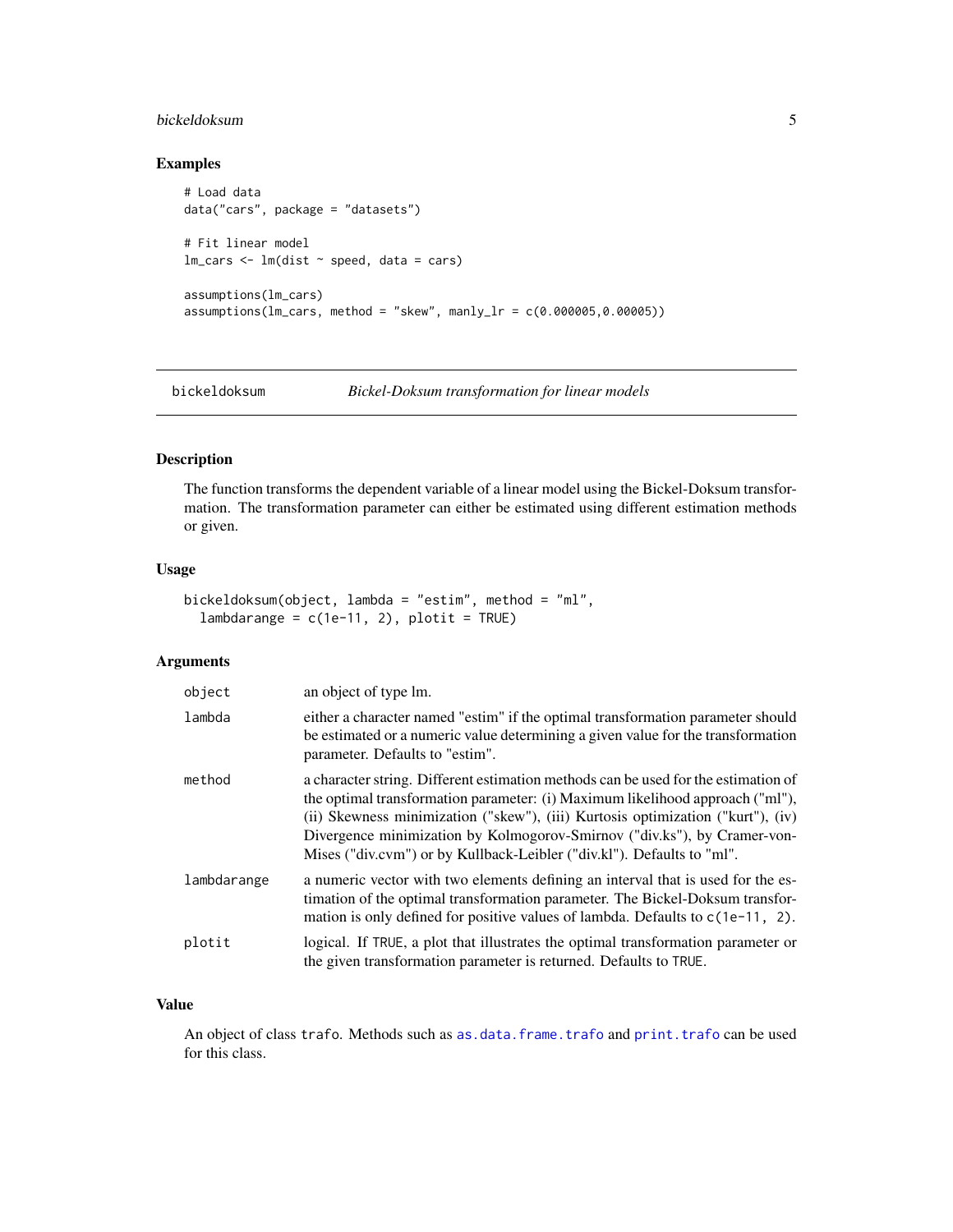#### <span id="page-5-0"></span>References

Bickel PJ, Doksum KA (1981). An analysis of transformations revisited. Journal of the American Statistical Association, 76, 296-311.

# Examples

```
# Load data
data("cars", package = "datasets")
# Fit linear model
lm\_cars < - lm(dist ~ p, speed, data = cars)# Transform dependent variable using a maximum likelihood approach
bickeldoksum(object = lm_cars, plotit = FALSE)
```
<span id="page-5-1"></span>boxcox *Box-Cox transformation for linear models*

# Description

The function transforms the dependent variable of a linear model using the Box-Cox transformation. The transformation parameter can either be estimated using different estimation methods or given. The Box-Cox transformation is only defined for positive response values. In case the response contains zero or negative values a shift is automatically added such that  $y + shift > 0$ .

#### Usage

```
boxcox(object, lambda = "estim", method = "ml", lambdarange = c(-2),
  2), plotit = TRUE)
```

| object      | an object of type 1m.                                                                                                                                                                                                                                                                                                                                                                                        |
|-------------|--------------------------------------------------------------------------------------------------------------------------------------------------------------------------------------------------------------------------------------------------------------------------------------------------------------------------------------------------------------------------------------------------------------|
| lambda      | either a character named "estim" if the optimal transformation parameter should<br>be estimated or a numeric value determining a given value for the transformation<br>parameter. Defaults to "estim".                                                                                                                                                                                                       |
| method      | a character string. Different estimation methods can be used for the estimation of<br>the optimal transformation parameter: (i) Maximum likelihood approach ("ml"),<br>(ii) Skewness minimization ("skew"), (iii) Kurtosis optimization ("kurt"), (iv)<br>Divergence minimization by Kolmogorov-Smirnov ("div.ks"), by Cramer-von-<br>Mises ("div.cvm") or by Kullback-Leibler ("div.kl"). Defaults to "ml". |
| lambdarange | a numeric vector with two elements defining an interval that is used for the<br>estimation of the optimal transformation parameter. Defaults to $c(-2, 2)$ .                                                                                                                                                                                                                                                 |
| plotit      | logical. If TRUE, a plot that illustrates the optimal transformation parameter or<br>the given transformation parameter is returned. Defaults to TRUE.                                                                                                                                                                                                                                                       |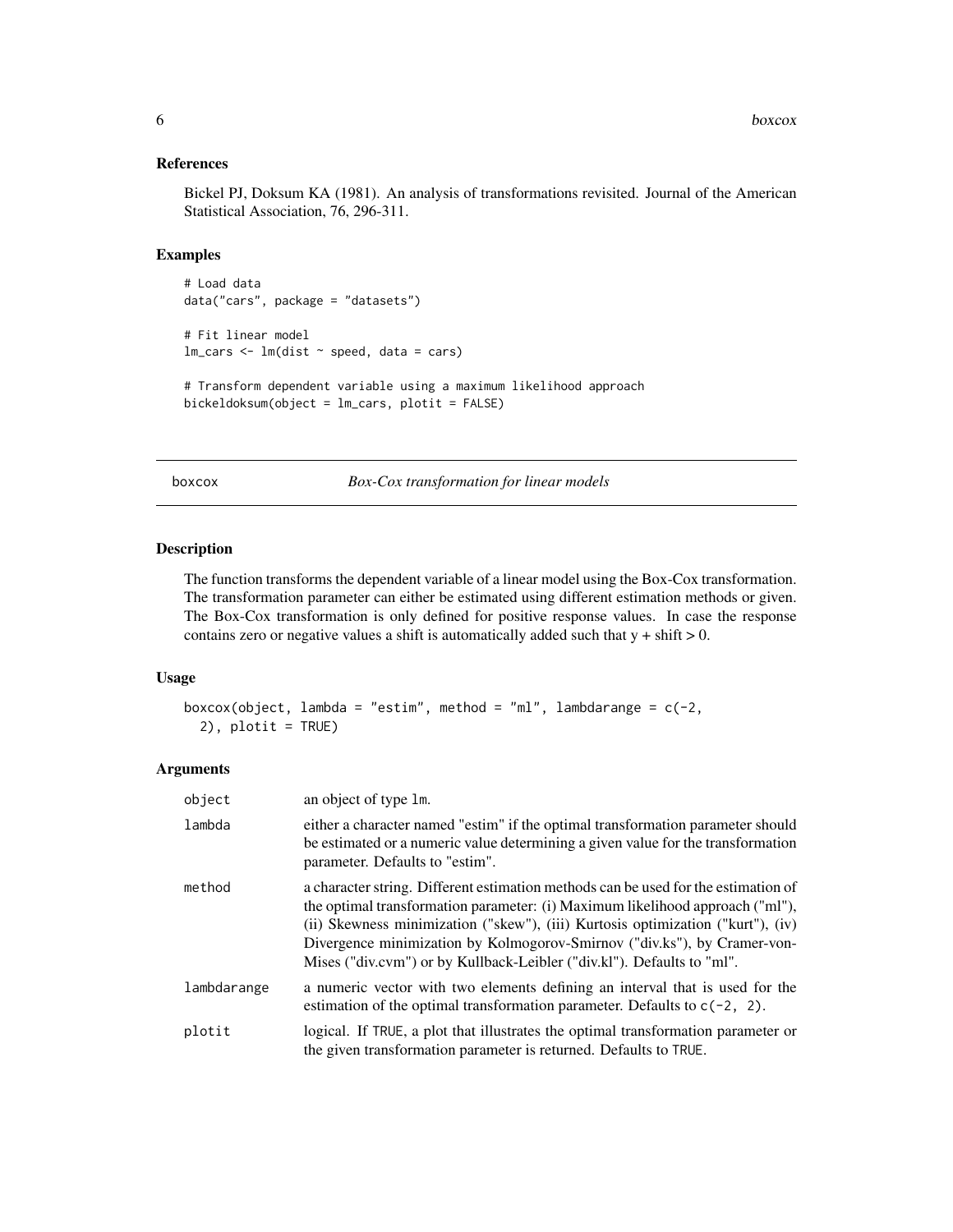# <span id="page-6-0"></span>diagnostics 7

# Value

An object of class trafo. Methods such as [as.data.frame.trafo](#page-2-1) and [print.trafo](#page-20-1) can be used for this class.

# References

Box GEP, Cox DR (1964). An Analysis of Transformations. Journal of the Royal Statistical Society B, 26(2), 211-252.

#### Examples

```
# Load data
data("cars", package = "datasets")
# Fit linear model
lm\_cars < - lm(dist ~ p, speed, data = cars)# Transform dependent variable using skewness minimization
boxcox(object = lm_cars, method = "skew", plotit = FALSE)
```
diagnostics *Diagnostics for fitted models*

#### Description

Returns information about the transformation and selected diagnostics to check model assumptions.

# Usage

```
diagnostics(object, ...)
```
# Arguments

| object | an object that contains two models that should be compared. |
|--------|-------------------------------------------------------------|
| .      | other parameters that can be passed to the function.        |

# Value

The return depends on the class of its argument. The documentation of particular methods gives detailed information about the return of that method.

# See Also

[diagnostics.trafo\\_lm](#page-8-1), [diagnostics.trafo\\_compare](#page-7-1)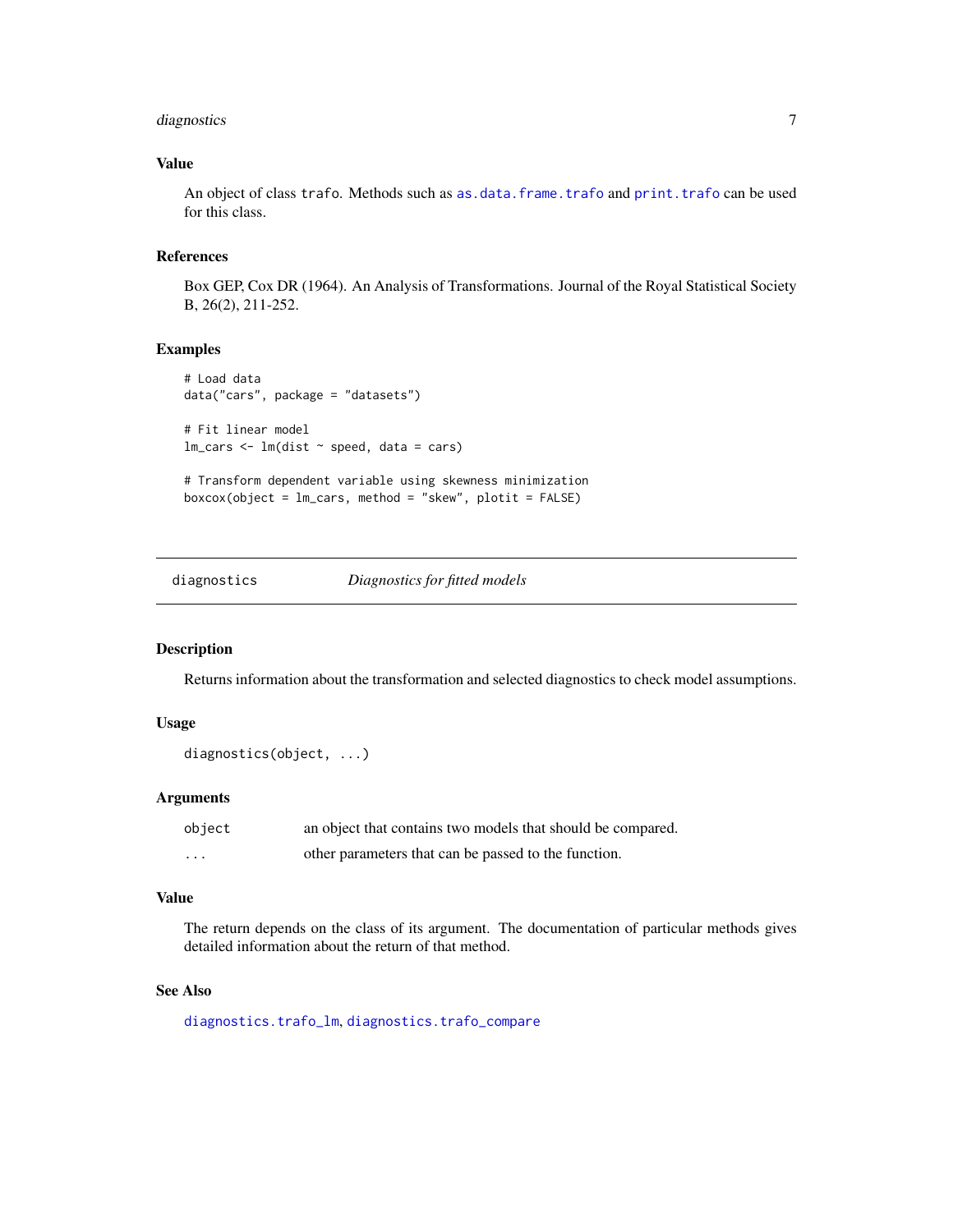```
diagnostics.trafo_compare
```
*Diagnostics for two differently transformed models*

# **Description**

Returns information about the applied transformations and selected diagnostics to check model assumptions. Two models are compared where the dependent variable is transformed by different transformations.

#### Usage

```
## S3 method for class 'trafo_compare'
diagnostics(object, ...)
```
# Arguments

| object   | an object of type trafo_compare                       |
|----------|-------------------------------------------------------|
| $\cdots$ | additional arguments that are not used in this method |

#### Value

An object of class diagnostics.trafo\_compare. The method [print.diagnostics.trafo\\_compare](#page-18-1) can be used for this class.

```
# Load data
data("cars", package = "datasets")
# Fit linear model
lm\_cars < - lm(dist ~ p, speed, data = cars)# Transform with Bickel-Doksum transformation
bd_trafo <- bickeldoksum(object = lm_cars, plotit = FALSE)
# Transform with Box-Cox transformation
bc_trafo <- boxcox(object = lm_cars, method = "skew", plotit = FALSE)
# Compare transformed models
compare <- trafo_compare(object = lm_cars, trafos = list(bd_trafo, bc_trafo))
# Get diagnostics
diagnostics(compare)
```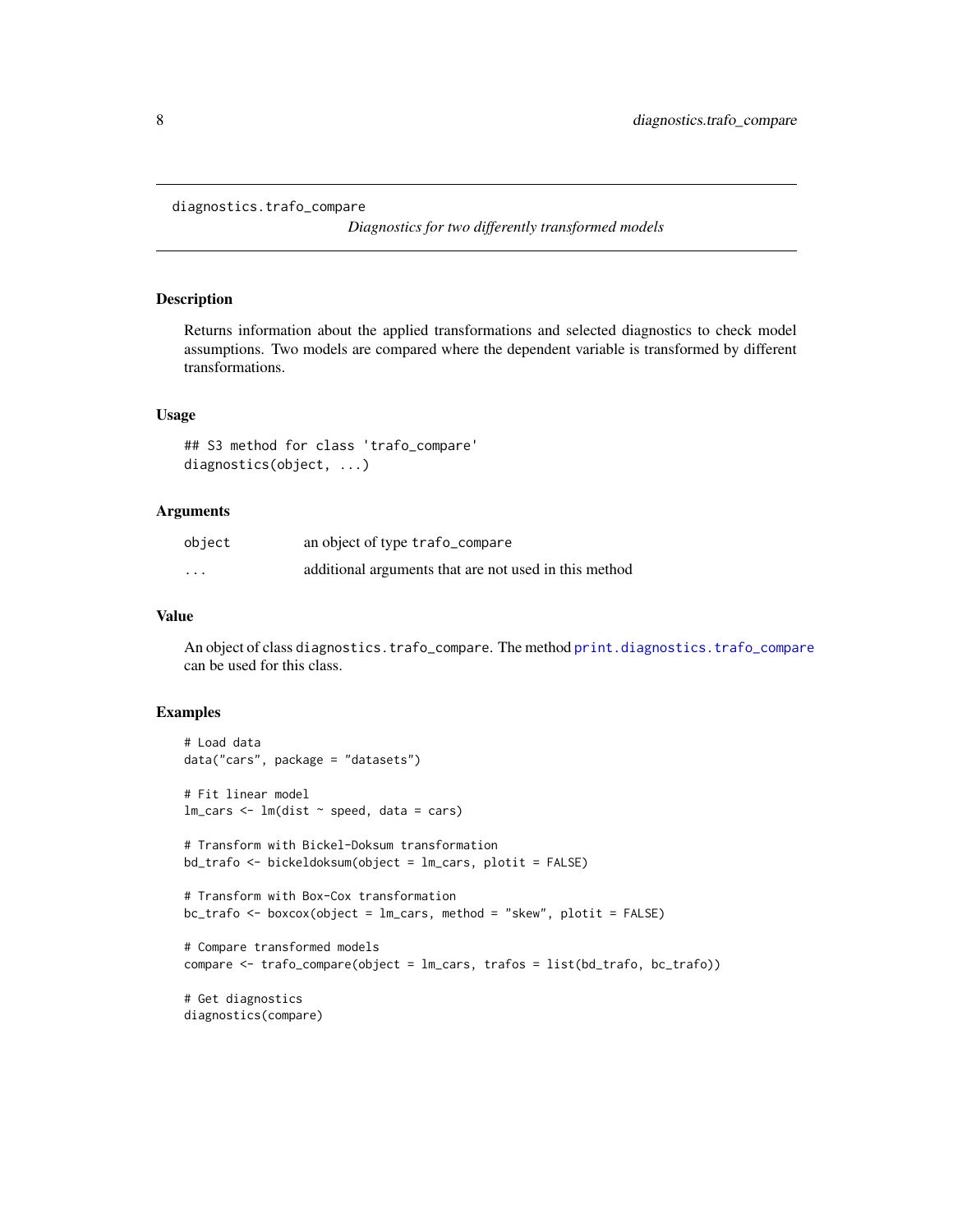<span id="page-8-1"></span><span id="page-8-0"></span>diagnostics.trafo\_lm *Diagnostics for an untransformed and a transformed model*

# Description

Returns information about the applied transformation and selected diagnostics to check model assumptions. The return helps to compare the untransformed and the transformed model with regard to model assumptions.

# Usage

```
## S3 method for class 'trafo_lm'
diagnostics(object, ...)
```
# Arguments

| object   | an object of type trafo_lm                            |
|----------|-------------------------------------------------------|
| $\cdots$ | additional arguments that are not used in this method |

#### Value

An object of class diagnostics.trafo\_lm. The method [print.diagnostics.trafo\\_lm](#page-18-2) can be used for this class.

```
# Load data
data("cars", package = "datasets")
# Fit linear model
lm\_cars < - lm(dist ~ ~ speed, data = cars)# Compare transformed models
BD_lm <- trafo_lm(object = lm_cars, trafo = "bickeldoksum",
method = "skew", lambdarange = c(1e-11, 2))
# Get diagnostics
diagnostics(BD_lm)
```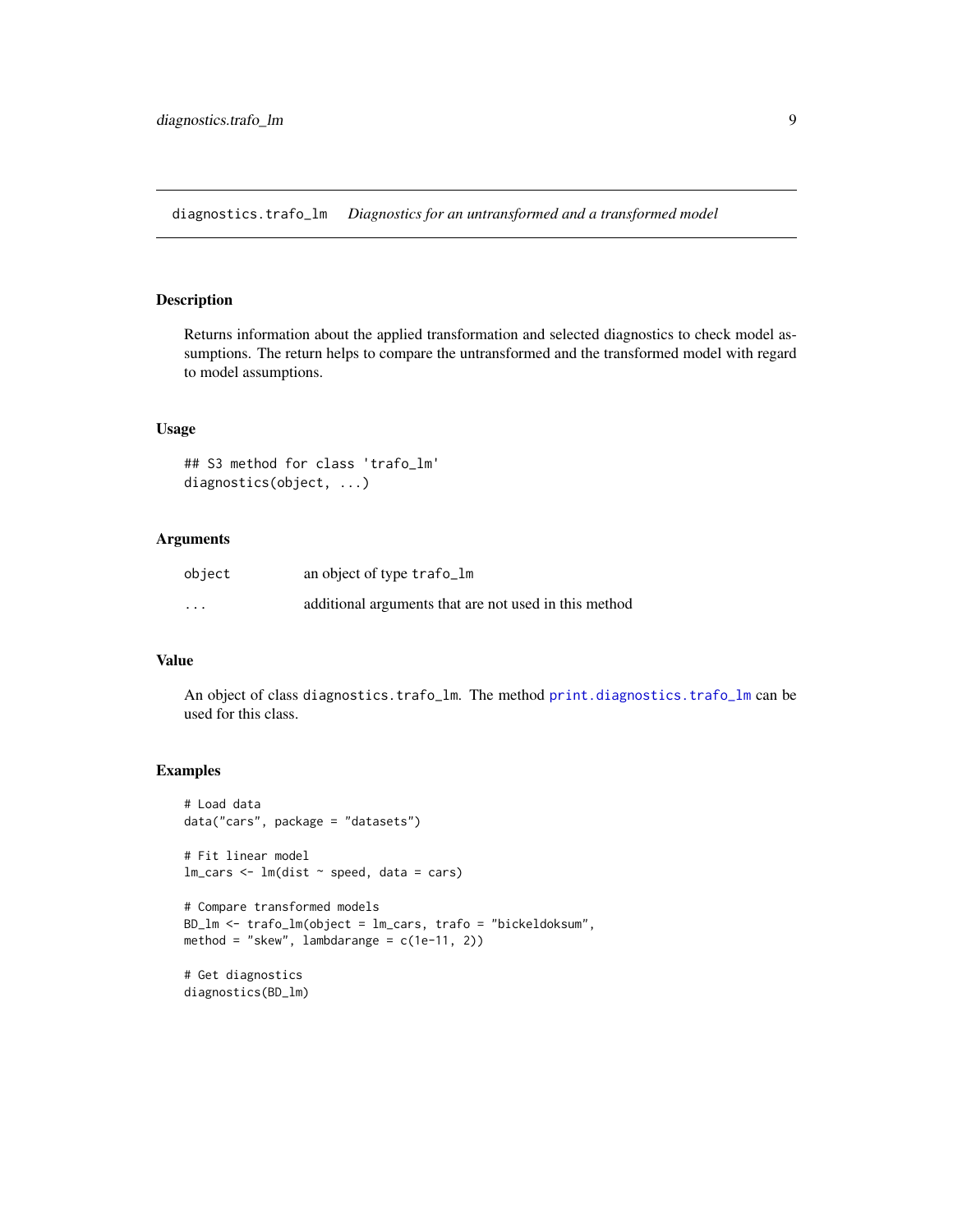<span id="page-9-1"></span><span id="page-9-0"></span>The function transforms the dependent variable of a linear model using the Dual transformation. The transformation parameter can either be estimated using different estimation methods or given.

#### Usage

```
dual(object, lambda = "estim", method = "ml", lambdarange = c(0, 2),
 plotit = TRUE)
```
# Arguments

| object      | an object of type lm.                                                                                                                                                                                                                                                                                                                                                                                        |
|-------------|--------------------------------------------------------------------------------------------------------------------------------------------------------------------------------------------------------------------------------------------------------------------------------------------------------------------------------------------------------------------------------------------------------------|
| lambda      | either a character named "estim" if the optimal transformation parameter should<br>be estimated or a numeric value determining a given value for the transformation<br>parameter. Defaults to "estim".                                                                                                                                                                                                       |
| method      | a character string. Different estimation methods can be used for the estimation of<br>the optimal transformation parameter: (i) Maximum likelihood approach ("ml"),<br>(ii) Skewness minimization ("skew"), (iii) Kurtosis optimization ("kurt"), (iv)<br>Divergence minimization by Kolmogorov-Smirnov ("div.ks"), by Cramer-von-<br>Mises ("div.cvm") or by Kullback-Leibler ("div.kl"). Defaults to "ml". |
| lambdarange | a numeric vector with two elements defining an interval that is used for the<br>estimation of the optimal transformation parameter. The Dual transformation is<br>not defined for negative values of lambda. Defaults to $c(0, 2)$ .                                                                                                                                                                         |
| plotit      | logical. If TRUE, a plot that illustrates the optimal transformation parameter or<br>the given transformation parameter is returned. Defaults to TRUE.                                                                                                                                                                                                                                                       |

# Value

An object of class trafo. Methods such as [as.data.frame.trafo](#page-2-1) and [print.trafo](#page-20-1) can be used for this class.

#### References

Yang Z (2006). A modified family of power transformations. Economics Letters, 92(1), 14-19.

```
# Load data
data("cars", package = "datasets")
# Fit linear model
lm\_cars < - lm(dist ~ p, speed, data = cars)
```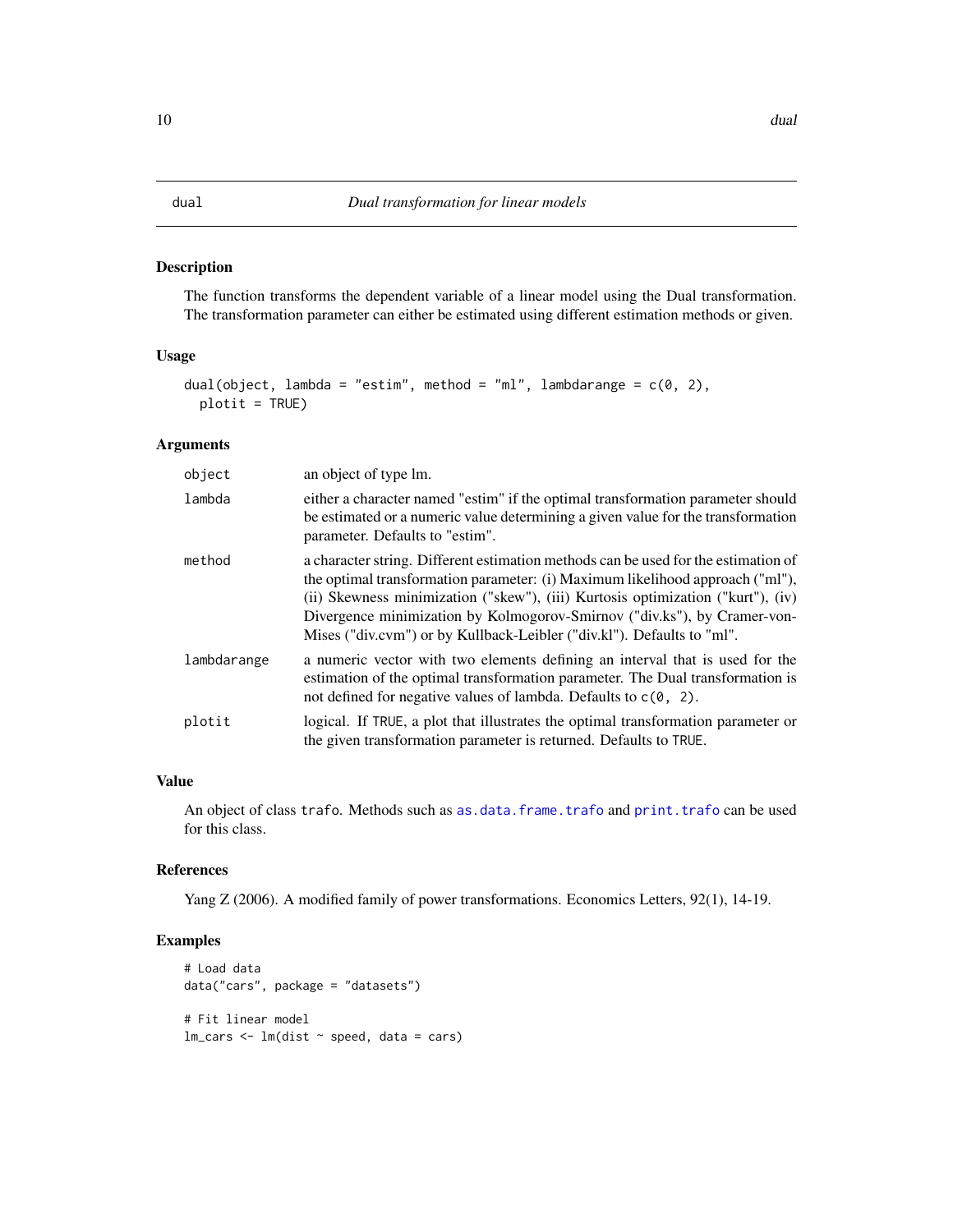```
# Transform dependent variable using divergence minimization following
# Cramer-von-Mises
dual(object = lm_cars, method = "div.cvm", plotit = TRUE)
```
<span id="page-10-1"></span>glog *Glog transformation for linear models*

# Description

The function transforms the dependent variable of a linear model using the Glog transformation.

# Usage

glog(object)

#### Arguments

object an object of type lm.

#### Value

An object of class trafo. Methods such as [as.data.frame.trafo](#page-2-1) and [print.trafo](#page-20-1) can be used for this class.

#### References

Durbin BP, Hardin JS, Hawkins DM, Rocke DM (2002). A Variance-stabilizing Transformation for Gene-expression Microarray Data. Bioinformatics, 18, 105-110.

```
# Load data
data("cars", package = "datasets")
# Fit linear model
lm\_cars < - lm(dist ~ p, speed, data = cars)# Transform dependent variable
glog(object = lm_cars)
```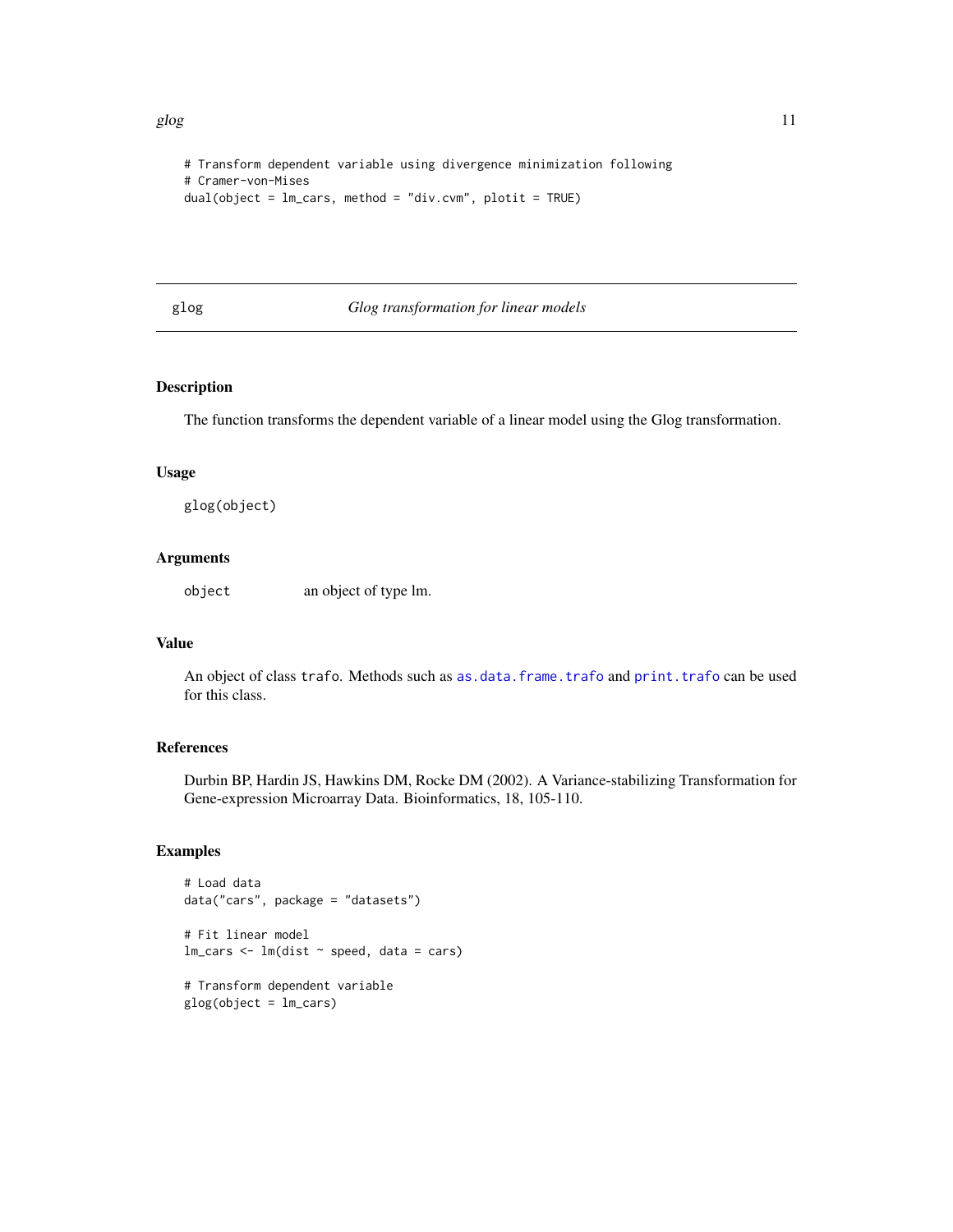<span id="page-11-1"></span><span id="page-11-0"></span>The function transforms the dependent variable of a linear model using the Gpower transformation. The transformation parameter can either be estimated using different estimation methods or given.

#### Usage

```
gpower(object, lambda = "estim", method = "ml", lambdarange = c(-2),
  2), plotit = TRUE)
```
# Arguments

| object      | an object of type lm.                                                                                                                                                                                                                                                                                                                                                                                        |
|-------------|--------------------------------------------------------------------------------------------------------------------------------------------------------------------------------------------------------------------------------------------------------------------------------------------------------------------------------------------------------------------------------------------------------------|
| lambda      | either a character named "estim" if the optimal transformation parameter should<br>be estimated or a numeric value determining a given value for the transformation<br>parameter. Defaults to "estim".                                                                                                                                                                                                       |
| method      | a character string. Different estimation methods can be used for the estimation of<br>the optimal transformation parameter: (i) Maximum likelihood approach ("ml"),<br>(ii) Skewness minimization ("skew"), (iii) Kurtosis optimization ("kurt"), (iv)<br>Divergence minimization by Kolmogorov-Smirnov ("div.ks"), by Cramer-von-<br>Mises ("div.cvm") or by Kullback-Leibler ("div.kl"). Defaults to "ml". |
| lambdarange | a numeric vector with two elements defining an interval that is used for the<br>estimation of the optimal transformation parameter. Defaults to $c(-2, 2)$ .                                                                                                                                                                                                                                                 |
| plotit      | logical. If TRUE, a plot that illustrates the optimal transformation parameter or<br>the given transformation parameter is returned. Defaults to TRUE.                                                                                                                                                                                                                                                       |

# Value

An object of class trafo. Methods such as [as.data.frame.trafo](#page-2-1) and [print.trafo](#page-20-1) can be used for this class.

#### References

Kelmansky DM, Martinez EJ, Leiva V (2013). A New Variance Stabilizing Transformation for Gene Expression Data Analysis. Statistical applications in genetics and molecular biology, 12(6), 653-666.

```
# Load data
data("cars", package = "datasets")
# Fit linear model
lm\_cars < - lm(dist ~ p, speed, data = cars)
```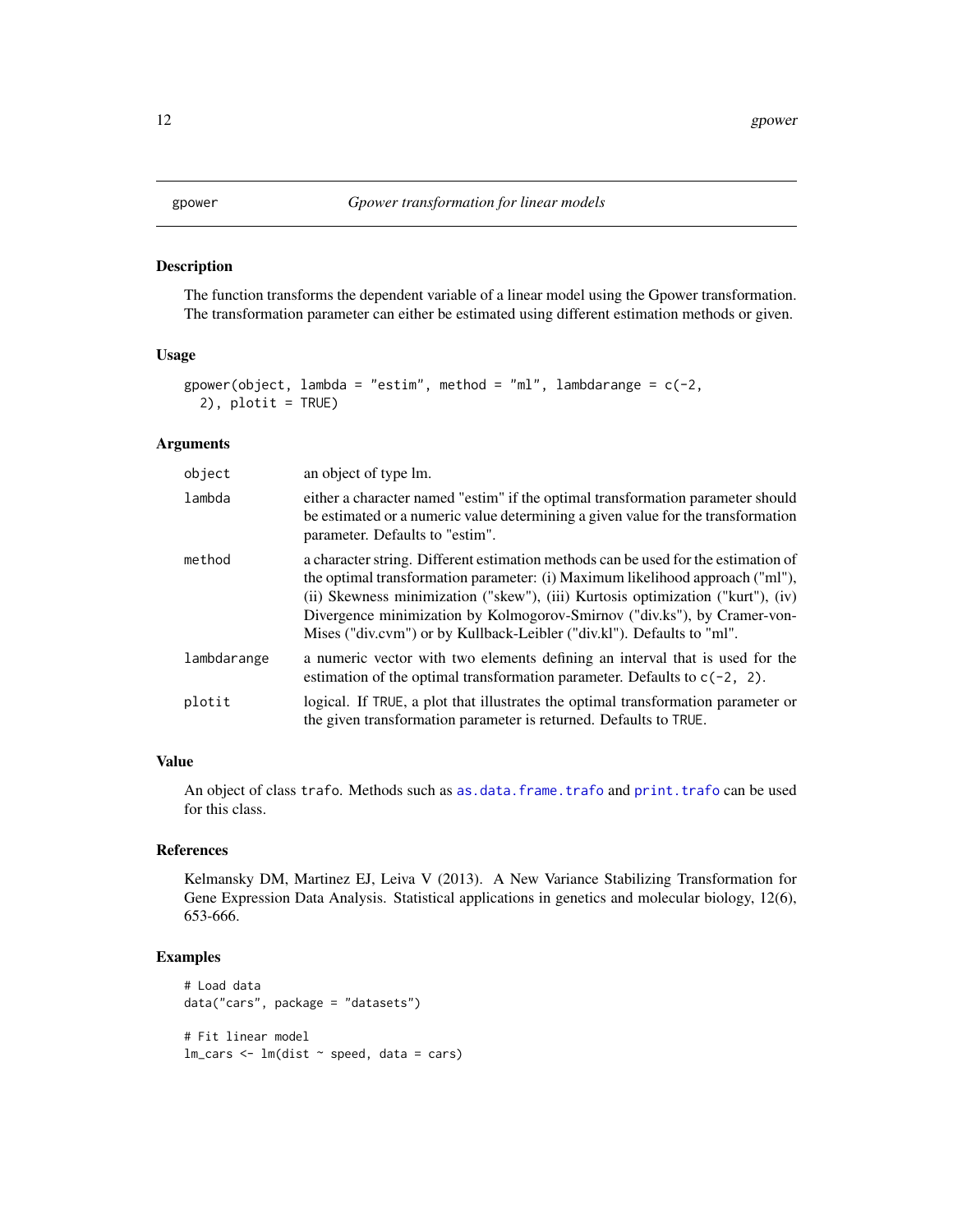```
# Transform dependent variable using divergence minimization following
# Kullback-Leibler
gpower(object = lm_cars, method = "div.kl", plotit = FALSE)
```
<span id="page-12-1"></span>logshiftopt *Log shift opt transformation for linear models*

# Description

The function transforms the dependent variable of a linear model using the Log shift opt transformation. The transformation parameter can either be estimated using different estimation methods or given.

# Usage

```
logshiftopt(object, lambda = "estim", method = "ml",lambdarange = NULL, plotit = TRUE)
```
# Arguments

| object      | an object of type lm.                                                                                                                                                                                                                                                                                                                                                                                        |
|-------------|--------------------------------------------------------------------------------------------------------------------------------------------------------------------------------------------------------------------------------------------------------------------------------------------------------------------------------------------------------------------------------------------------------------|
| lambda      | either a character named "estim" if the optimal transformation parameter should<br>be estimated or a numeric value determining a given value for the transformation<br>parameter. Defaults to "estim".                                                                                                                                                                                                       |
| method      | a character string. Different estimation methods can be used for the estimation of<br>the optimal transformation parameter: (i) Maximum likelihood approach ("ml"),<br>(ii) Skewness minimization ("skew"), (iii) Kurtosis optimization ("kurt"), (iv)<br>Divergence minimization by Kolmogorov-Smirnov ("div.ks"), by Cramer-von-<br>Mises ("div.cvm") or by Kullback-Leibler ("div.kl"). Defaults to "ml". |
| lambdarange | a numeric vector with two elements defining an interval that is used for the<br>estimation of the optimal transformation parameter. Defaults to NULL. In this<br>case the lambdarange is set to the range of the data. In case the lowest value is<br>negative the absolute value of the lowest value plus 1 is the lower bound for the<br>range.                                                            |
| plotit      | logical. If TRUE, a plot that illustrates the optimal transformation parameter or<br>the given transformation parameter is returned. Defaults to TRUE.                                                                                                                                                                                                                                                       |

### Value

An object of class trafo. Methods such as [as.data.frame.trafo](#page-2-1) and [print.trafo](#page-20-1) can be used for this class.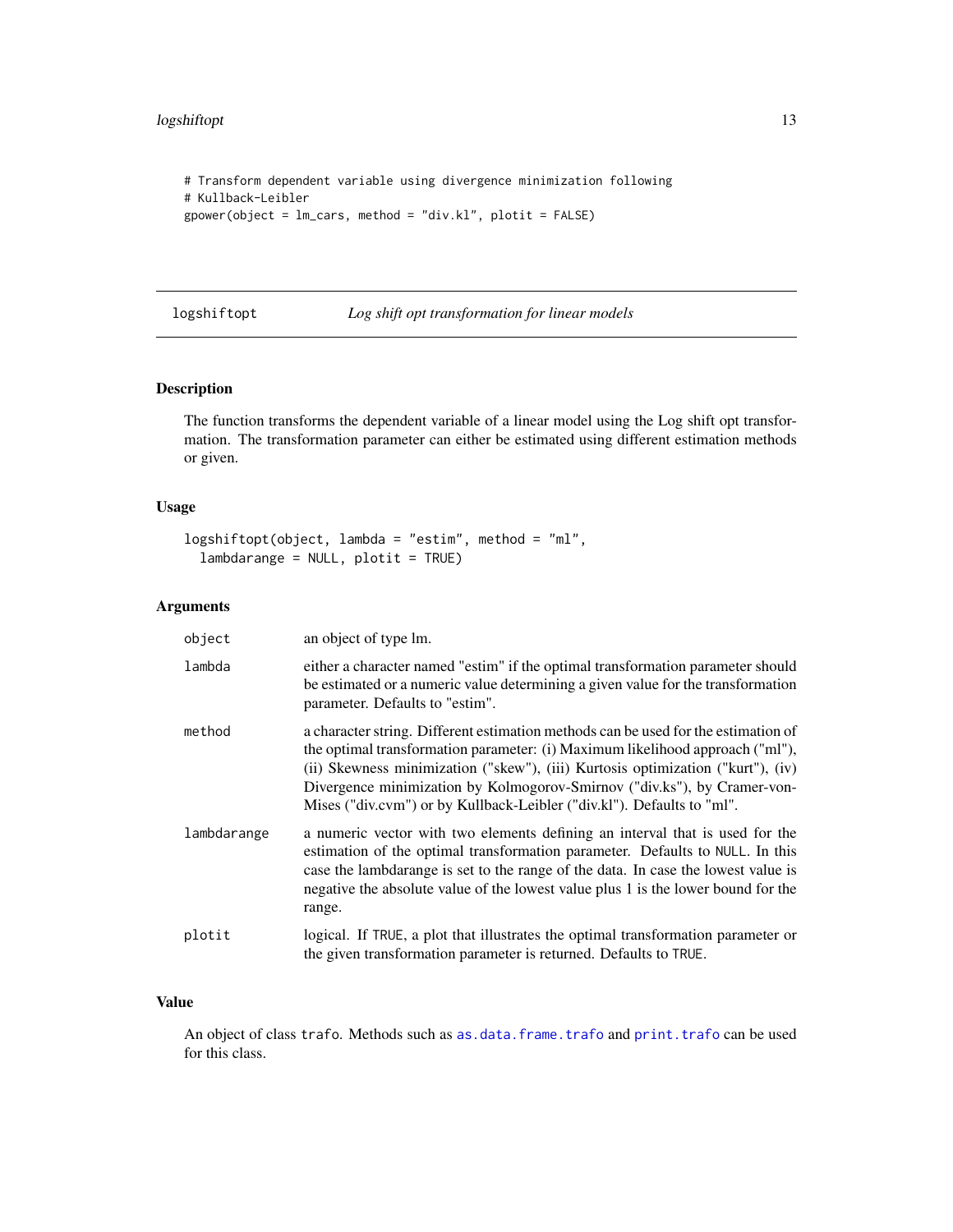#### Examples

```
# Load data
data("cars", package = "datasets")
# Fit linear model
lm\_cars < - lm(dist ~ p, speed, data = cars)# Transform dependent variable using divergence minimization following
# Kolmogorov-Smirnof
logshiftopt(object = lm_cars, method = "div.ks", plotit = FALSE)
```
logtrafo *Log transformation for linear models*

#### Description

The function transforms the dependent variable of a linear model using the Log transformation. The Log transformation is only defined for positive response values. In case the response contains zero or negative values a shift is automatically added such that  $y + shift > 0$ .

#### Usage

logtrafo(object)

# Arguments

object an object of type lm.

# Value

An object of class trafo. Methods such as [as.data.frame.trafo](#page-2-1) and [print.trafo](#page-20-1) can be used for this class.

#### References

Box GEP, Cox DR (1964). An Analysis of Transformations. Journal of the Royal Statistical Society B, 26(2), 211-252.

```
# Load data
data("cars", package = "datasets")
# Fit linear model
lm\_cars < - lm(dist ~ p, speed, data = cars)# Transform dependent variable
logtrafo(object = lm_cars)
```
<span id="page-13-0"></span>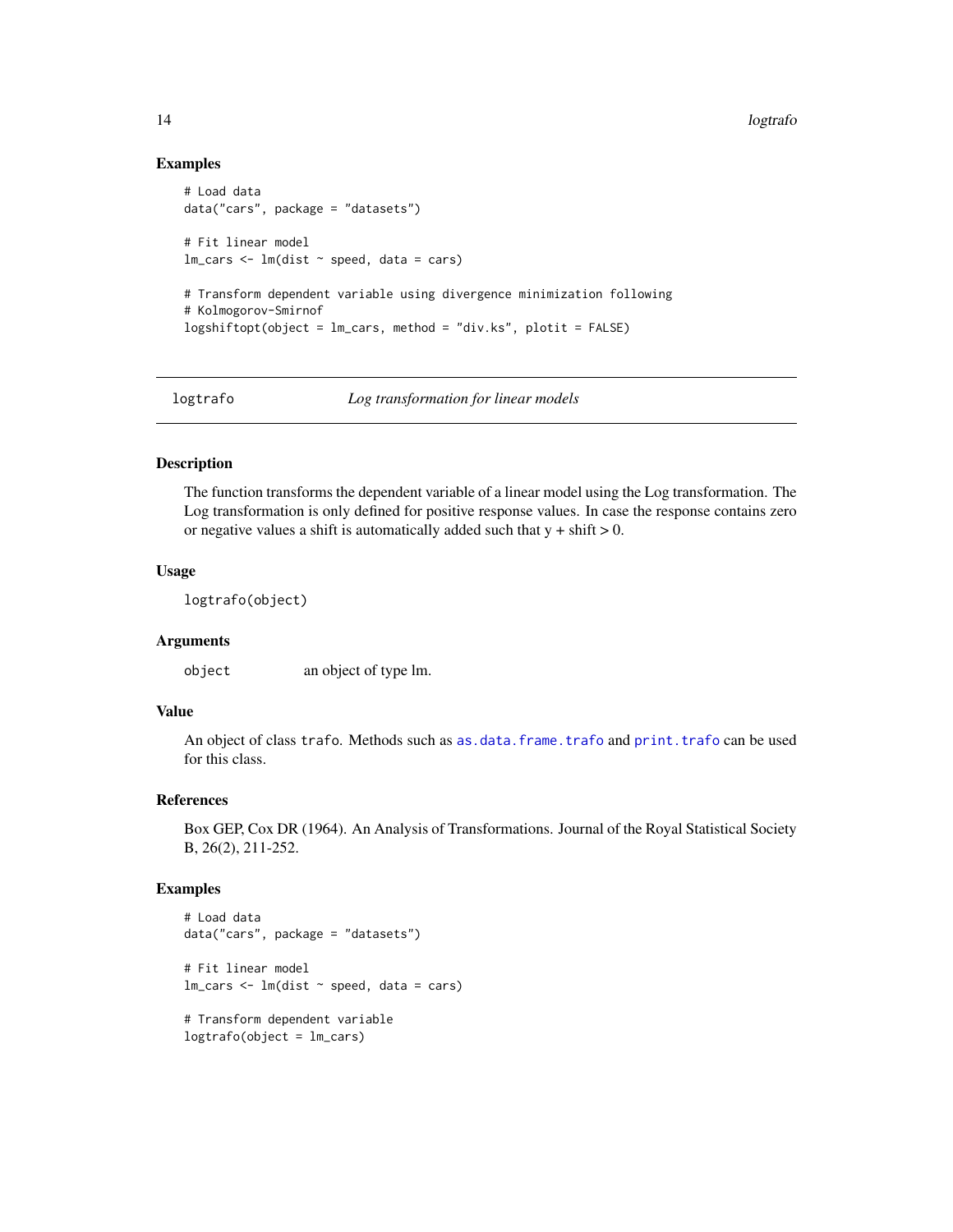<span id="page-14-1"></span><span id="page-14-0"></span>The function transforms the dependent variable of a linear model using the Manly transformation. The transformation parameter can either be estimated using different estimation methods or given.

#### Usage

```
manly(object, lambda = "estim", method = "ml", lambdarange = c(-2),
  2), plotit = TRUE)
```
# Arguments

| object      | an object of type lm.                                                                                                                                                                                                                                                                                                                                                                                        |
|-------------|--------------------------------------------------------------------------------------------------------------------------------------------------------------------------------------------------------------------------------------------------------------------------------------------------------------------------------------------------------------------------------------------------------------|
| lambda      | either a character named "estim" if the optimal transformation parameter should<br>be estimated or a numeric value determining a given value for the transformation<br>parameter. Defaults to "estim".                                                                                                                                                                                                       |
| method      | a character string. Different estimation methods can be used for the estimation of<br>the optimal transformation parameter: (i) Maximum likelihood approach ("ml"),<br>(ii) Skewness minimization ("skew"), (iii) Kurtosis optimization ("kurt"), (iv)<br>Divergence minimization by Kolmogorov-Smirnov ("div.ks"), by Cramer-von-<br>Mises ("div.cvm") or by Kullback-Leibler ("div.kl"). Defaults to "ml". |
| lambdarange | a numeric vector with two elements defining an interval that is used for the<br>estimation of the optimal transformation parameter. Defaults to $c(-2, 2)$ .                                                                                                                                                                                                                                                 |
| plotit      | logical. If TRUE, a plot that illustrates the optimal transformation parameter or<br>the given transformation parameter is returned. Defaults to TRUE.                                                                                                                                                                                                                                                       |

# Value

An object of class trafo. Methods such as [as.data.frame.trafo](#page-2-1) and [print.trafo](#page-20-1) can be used for this class.

# References

Manly BFJ (1976). Exponential data transformations. Journal of the Royal Statistical Society: Series D, 25, 37-42.

```
# Load data
data("cars", package = "datasets")
# Fit linear model
lm\_cars < - lm(dist ~ p, speed, data = cars)
```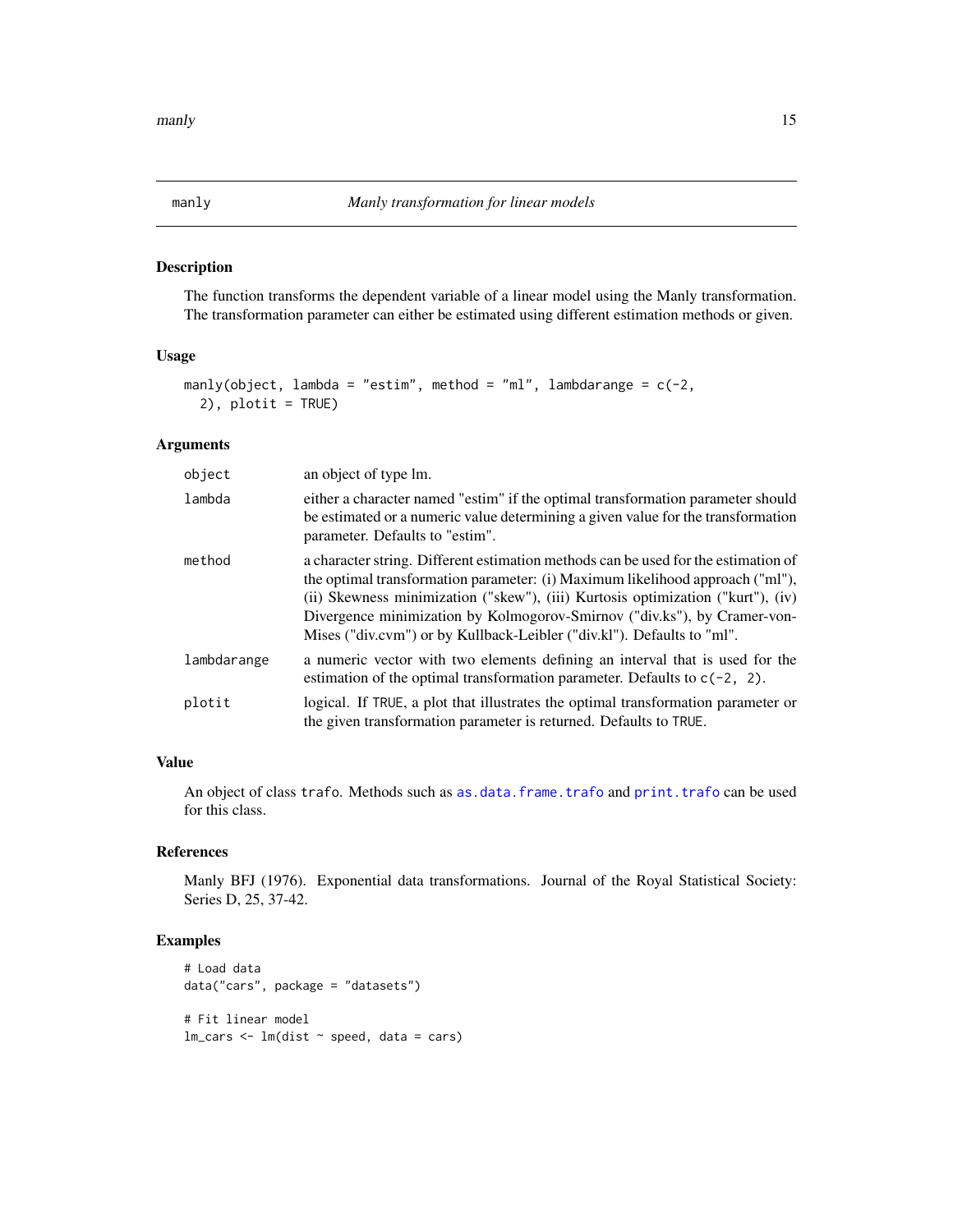<span id="page-15-0"></span>16 modulus notation and the contract of the contract of the contract of the contract of the contract of the contract of the contract of the contract of the contract of the contract of the contract of the contract of the co

```
# Transform dependent variable using a maximum likelihood approach
manly(object = lm_cars, plotit = FALSE)
```
<span id="page-15-1"></span>modulus *Modulus transformation for linear models*

# Description

The function transforms the dependent variable of a linear model using the Modulus transformation. The transformation parameter can either be estimated using different estimation methods or given.

#### Usage

```
modulus(object, lambda = "estim", method = "ml", lambdarange = c(-2),
  2), plotit = TRUE)
```
# Arguments

| object      | an object of type lm.                                                                                                                                                                                                                                                                                                                                                                                        |
|-------------|--------------------------------------------------------------------------------------------------------------------------------------------------------------------------------------------------------------------------------------------------------------------------------------------------------------------------------------------------------------------------------------------------------------|
| lambda      | either a character named "estim" if the optimal transformation parameter should<br>be estimated or a numeric value determining a given value for the transformation<br>parameter. Defaults to "estim".                                                                                                                                                                                                       |
| method      | a character string. Different estimation methods can be used for the estimation of<br>the optimal transformation parameter: (i) Maximum likelihood approach ("ml"),<br>(ii) Skewness minimization ("skew"), (iii) Kurtosis optimization ("kurt"), (iv)<br>Divergence minimization by Kolmogorov-Smirnov ("div.ks"), by Cramer-von-<br>Mises ("div.cvm") or by Kullback-Leibler ("div.kl"). Defaults to "ml". |
| lambdarange | a numeric vector with two elements defining an interval that is used for the<br>estimation of the optimal transformation parameter. Defaults to $c(-2, 2)$ .                                                                                                                                                                                                                                                 |
| plotit      | logical. If TRUE, a plot that illustrates the optimal transformation parameter or<br>the given transformation parameter is returned. Defaults to TRUE.                                                                                                                                                                                                                                                       |

#### Value

An object of class trafo. Methods such as [as.data.frame.trafo](#page-2-1) and [print.trafo](#page-20-1) can be used for this class.

# References

John JA, Draper NR (1980). An alternative family of transformations. Journal of the Royal Statistical Society: Series C, 29, 190-197.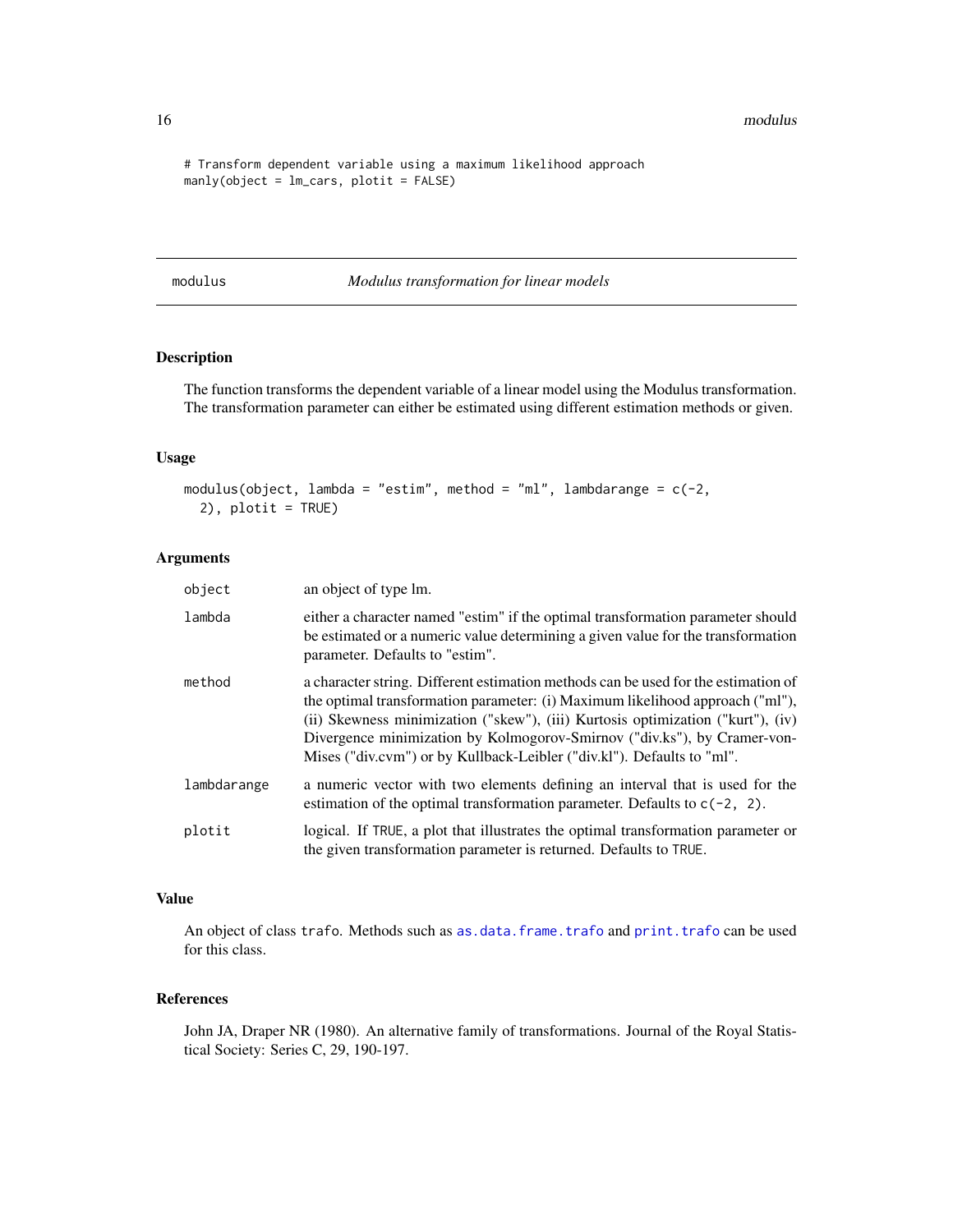#### <span id="page-16-0"></span>neglog til 17

# Examples

```
# Load data
data("cars", package = "datasets")
# Fit linear model
lm\_cars < - lm(dist ~ p, speed, data = cars)# Transform dependent variable with fixed lambda
modulus(object = lm_cars, lambda = 0.8, plotit = FALSE)
```
<span id="page-16-1"></span>

neglog *Neg log transformation for linear models*

#### Description

The function transforms the dependent variable of a linear model using the Neg log transformation.

# Usage

neglog(object)

#### Arguments

object an object of type lm.

# Value

An object of class trafo. Methods such as [as.data.frame.trafo](#page-2-1) and [print.trafo](#page-20-1) can be used for this class.

#### References

Whittaker J, Whitehead C, Somers M (2005). The neglog transformation and quantile regression for the analysis of a large credit scoring database. Journal of the Royal Statistical Society. Series C (Applied Statistics), 54(4), 863-878.

```
# Load data
data("cars", package = "datasets")
# Fit linear model
lm\_cars < - lm(dist ~ p, speed, data = cars)# Transform dependent variable
neglog(object = lm_cars)
```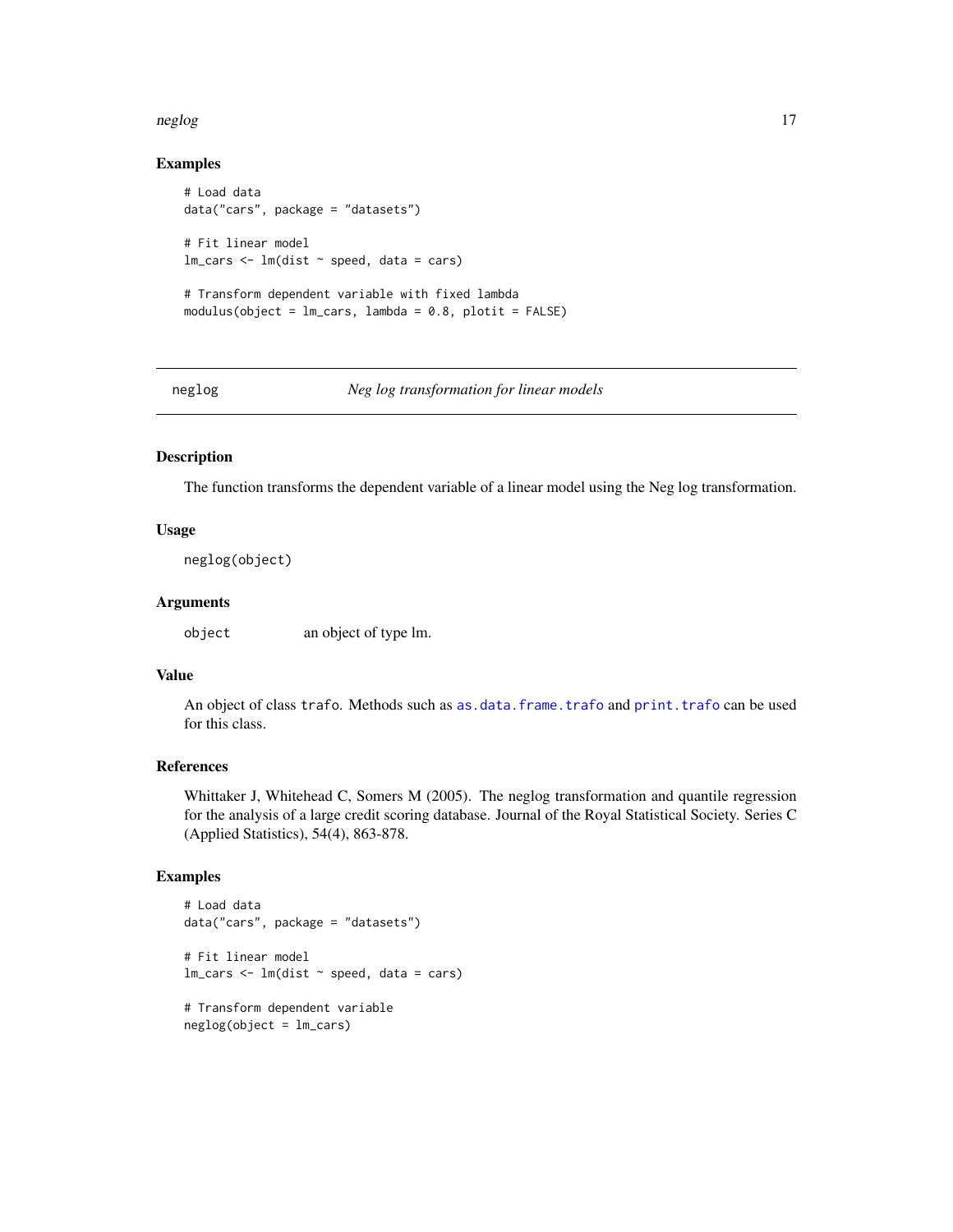<span id="page-17-1"></span><span id="page-17-0"></span>plot.trafo\_compare *Plots for linear models with transformed dependent variable*

# Description

For the two transformed models a range of plots is returned in order to check model assumptions graphically.

### Usage

```
## S3 method for class 'trafo_compare'
plot(x, \ldots)
```
# Arguments

| X        | an object of type trafo_compare                       |
|----------|-------------------------------------------------------|
| $\cdots$ | additional arguments that are not used in this method |

<span id="page-17-2"></span>

| plot.trafo_lm | Plot for regression models with untransformed and transformed de- |
|---------------|-------------------------------------------------------------------|
|               | pendent variable                                                  |

# Description

For the untransformed and transformed model a range of plots is returned in order to check model assumptions graphically.

#### Usage

## S3 method for class 'trafo\_lm' plot(x, ...)

| X        | an object of type trafo_lm                            |
|----------|-------------------------------------------------------|
| $\cdots$ | additional arguments that are not used in this method |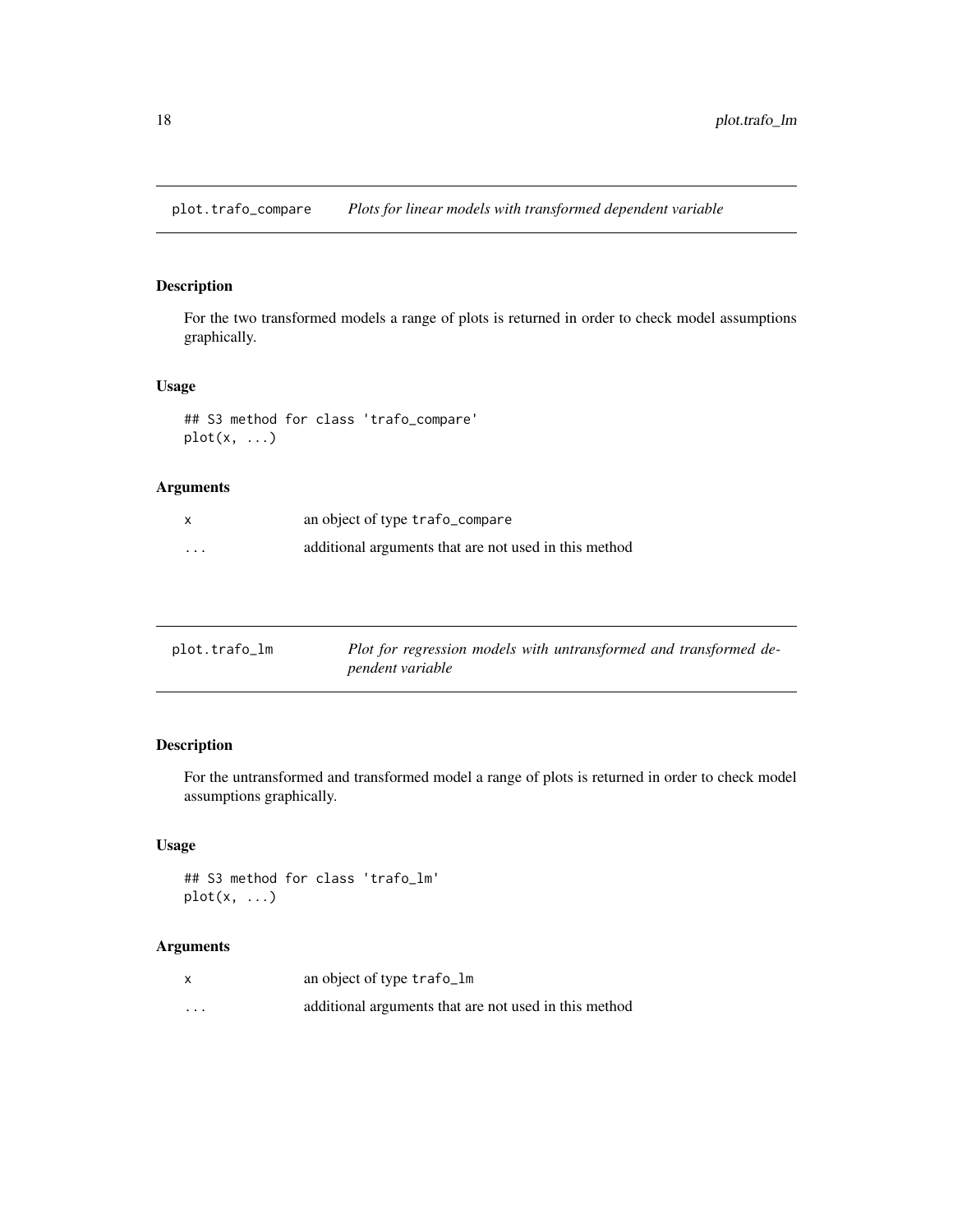<span id="page-18-1"></span><span id="page-18-0"></span>print.diagnostics.trafo\_compare *Prints diagnostics of two trafo objects*

# Description

Prints diagnostics of two trafo objects.

# Usage

```
## S3 method for class 'diagnostics.trafo_compare'
print(x, \ldots)
```
# Arguments

| X        | an object of type diagnostics.trafo_compare           |
|----------|-------------------------------------------------------|
| $\cdots$ | additional arguments that are not used in this method |

```
print.diagnostics.trafo_lm
```
*Prints diagnostics of an untransformed and a transformed model*

# Description

Prints diagnostics of an untransformed and a transformed model.

# Usage

```
## S3 method for class 'diagnostics.trafo_lm'
print(x, \ldots)
```

|          | an object of type diagnostics.trafo_lm                |
|----------|-------------------------------------------------------|
| $\cdots$ | additional arguments that are not used in this method |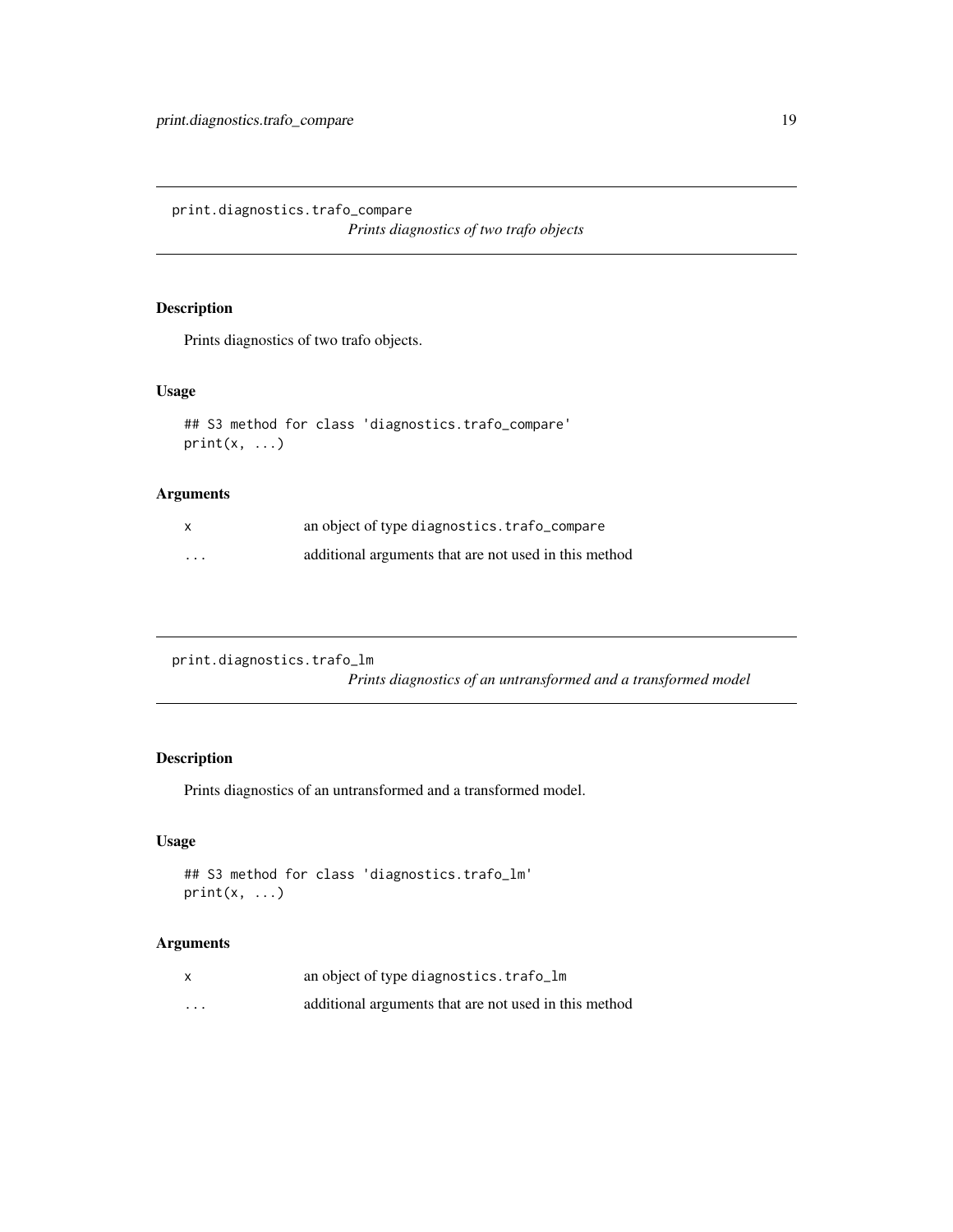```
print.summary.trafo_compare
```
*Prints summary of trafo\_compare objects*

# Description

Prints objects to be shown in the summary function for objects of type trafo\_compare.

# Usage

```
## S3 method for class 'summary.trafo_compare'
print(x, \ldots)
```
# Arguments

| X        | an object of type summary.trafo_compare               |
|----------|-------------------------------------------------------|
| $\cdots$ | additional arguments that are not used in this method |

<span id="page-19-2"></span>print.summary.trafo\_lm

*Print summary trafo*

# Description

prints objects to be shown in the summary function for objects of type trafo\_lm

# Usage

```
## S3 method for class 'summary.trafo_lm'
print(x, \ldots)
```

|          | an object of type summary.trafo_lm                    |
|----------|-------------------------------------------------------|
| $\cdots$ | additional arguments that are not used in this method |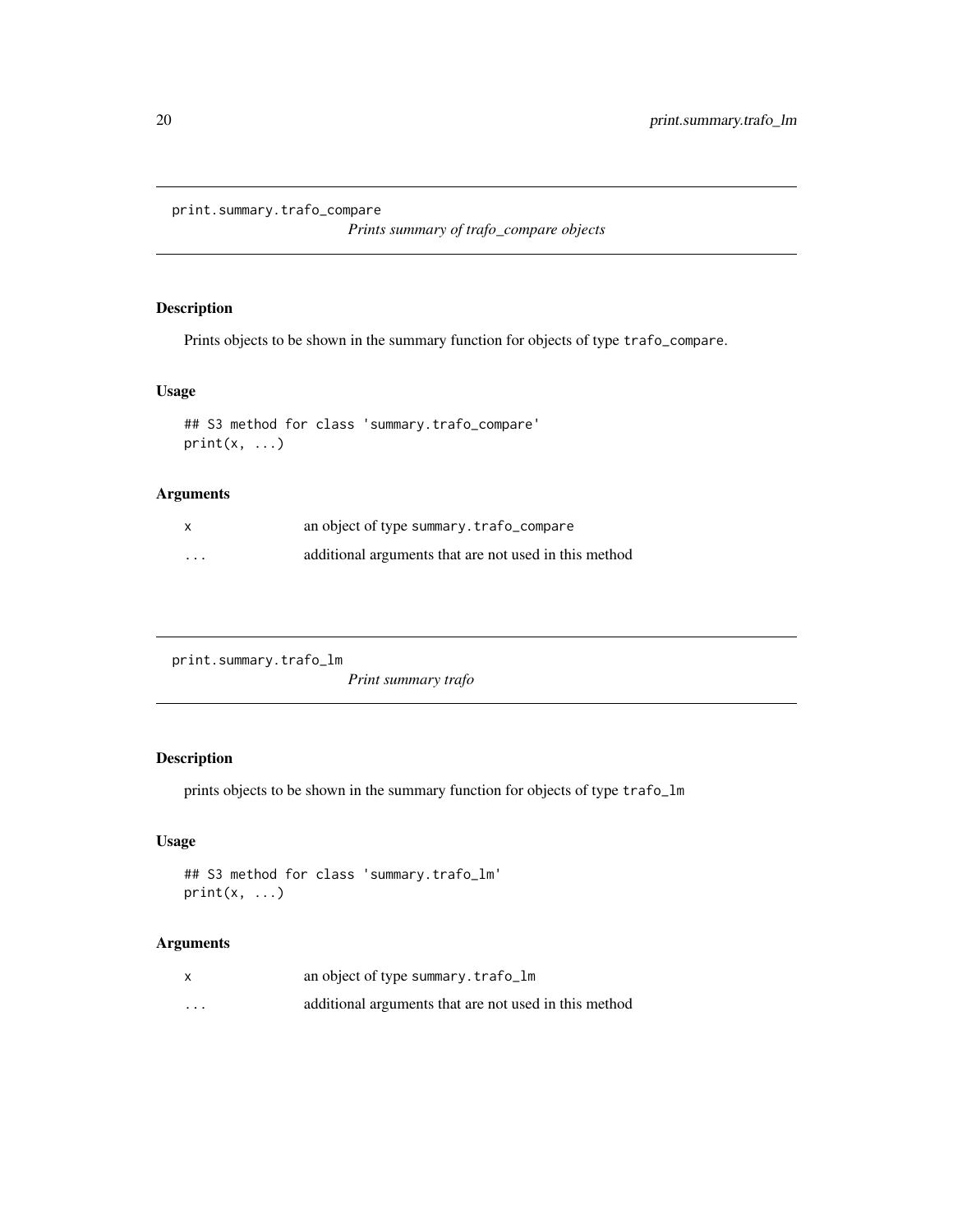<span id="page-20-1"></span><span id="page-20-0"></span>

Prints object of type trafo

# Usage

```
## S3 method for class 'trafo'
print(x, \ldots)
```
# Arguments

|          | an object of type trafo.                             |
|----------|------------------------------------------------------|
| $\cdots$ | other parameters that can be passed to the function. |

<span id="page-20-2"></span>print.trafo\_compare *Prints object of type trafo\_compare*

# Description

Prints object of type trafo\_compare

# Usage

```
## S3 method for class 'trafo_compare'
print(x, \ldots)
```

|         | an object of type trafo_compare.                     |
|---------|------------------------------------------------------|
| $\cdot$ | other parameters that can be passed to the function. |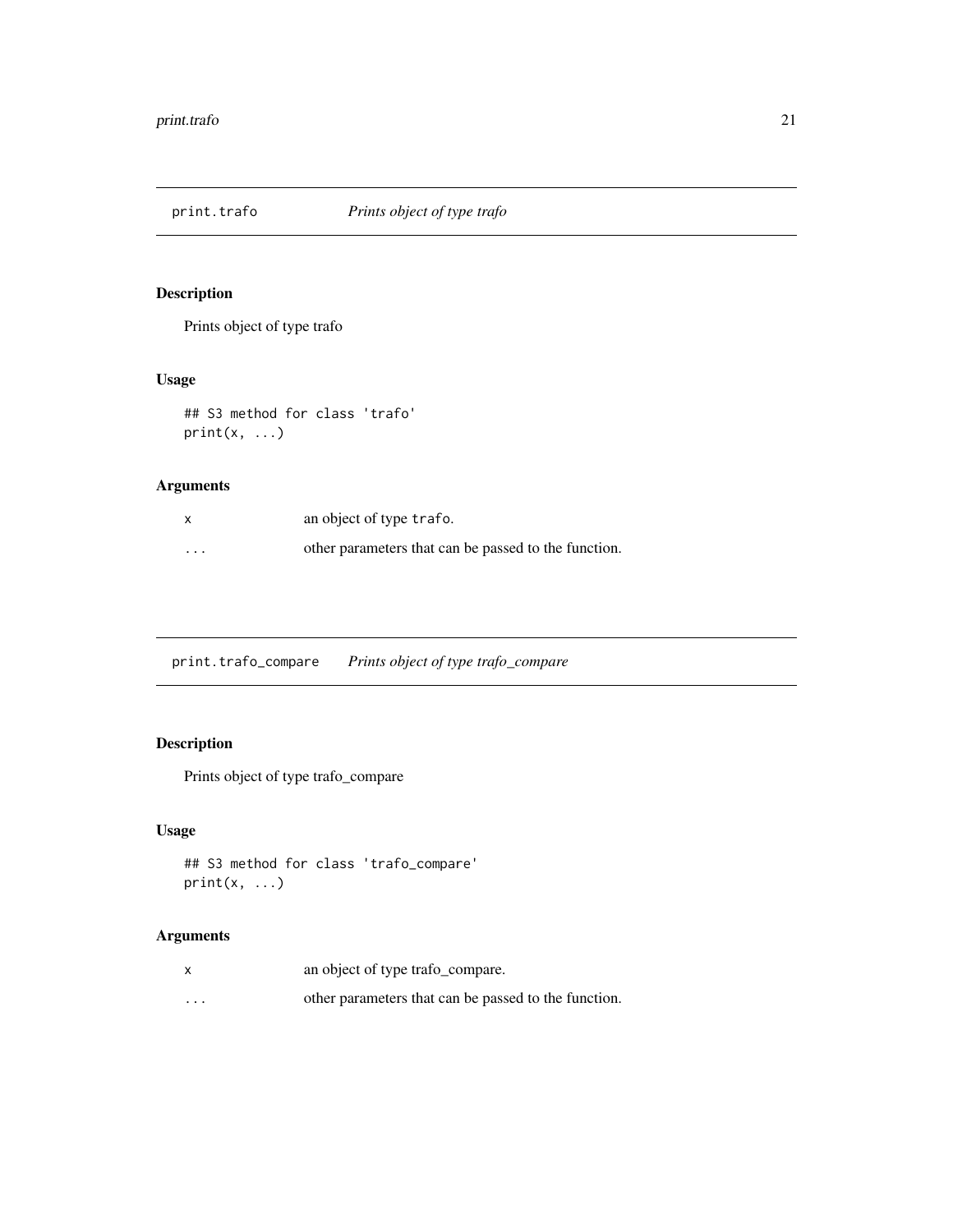<span id="page-21-1"></span><span id="page-21-0"></span>

Prints object of type trafo\_lm

# Usage

## S3 method for class 'trafo\_lm'  $print(x, \ldots)$ 

### Arguments

|          | an object of type trafo_lm.                          |
|----------|------------------------------------------------------|
| $\cdots$ | other parameters that can be passed to the function. |

reciprocal *Reciprocal transformation for linear models*

# Description

The function transforms the dependent variable of a linear model using the Reciprocal transformation.

#### Usage

```
reciprocal(object)
```
# Arguments

object an object of type lm.

# Value

An object of class trafo. Methods such as [as.data.frame.trafo](#page-2-1) and [print.trafo](#page-20-1) can be used for this class.

```
# Load data
data("cars", package = "datasets")
# Fit linear model
lm\_cars < - lm(dist ~ p, speed, data = cars)# Transform dependent variable
reciprocal(object = lm_cars)
```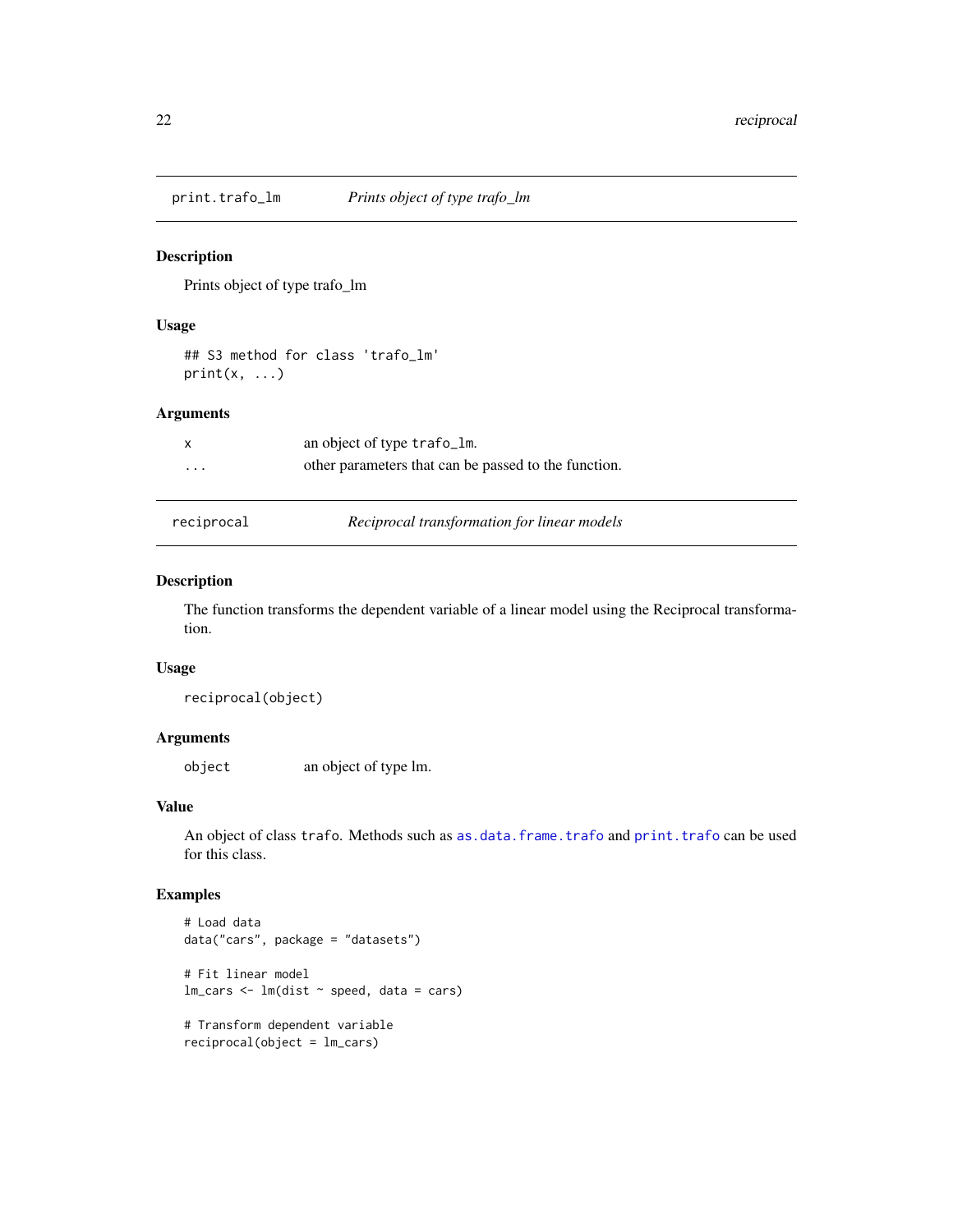<span id="page-22-1"></span><span id="page-22-0"></span>

The function transforms the dependent variable of a linear model using the Square-root shift transformation. The transformation parameter can either be estimated using different estimation methods or given.

# Usage

```
sqrtshift(object, lambda = "estim", method = "ml",
 lambdarange = NULL, plotit = TRUE)
```
#### Arguments

| object      | an object of type lm.                                                                                                                                                                                                                                                                                                                                                                                        |
|-------------|--------------------------------------------------------------------------------------------------------------------------------------------------------------------------------------------------------------------------------------------------------------------------------------------------------------------------------------------------------------------------------------------------------------|
| lambda      | either a character named "estim" if the optimal transformation parameter should<br>be estimated or a numeric value determining a given value for the transformation<br>parameter. Defaults to "estim".                                                                                                                                                                                                       |
| method      | a character string. Different estimation methods can be used for the estimation of<br>the optimal transformation parameter: (i) Maximum likelihood approach ("ml"),<br>(ii) Skewness minimization ("skew"), (iii) Kurtosis optimization ("kurt"), (iv)<br>Divergence minimization by Kolmogorov-Smirnov ("div.ks"), by Cramer-von-<br>Mises ("div.cvm") or by Kullback-Leibler ("div.kl"). Defaults to "ml". |
| lambdarange | a numeric vector with two elements defining an interval that is used for the<br>estimation of the optimal transformation parameter. Defaults to NULL. In this<br>case the lambdarange is set to the range of the data. In case the lowest value is<br>negative the absolute value of the lowest value plus 1 is the lower bound for the<br>range.                                                            |
| plotit      | logical. If TRUE, a plot that illustrates the optimal transformation parameter or<br>the given transformation parameter is returned. Defaults to TRUE.                                                                                                                                                                                                                                                       |

#### Value

An object of class trafo. Methods such as [as.data.frame.trafo](#page-2-1) and [print.trafo](#page-20-1) can be used for this class.

```
# Load data
data("cars", package = "datasets")
# Fit linear model
lm\_cars < - lm(dist ~ p, speed, data = cars)# Transform dependent variable using a maximum likelihood approach
```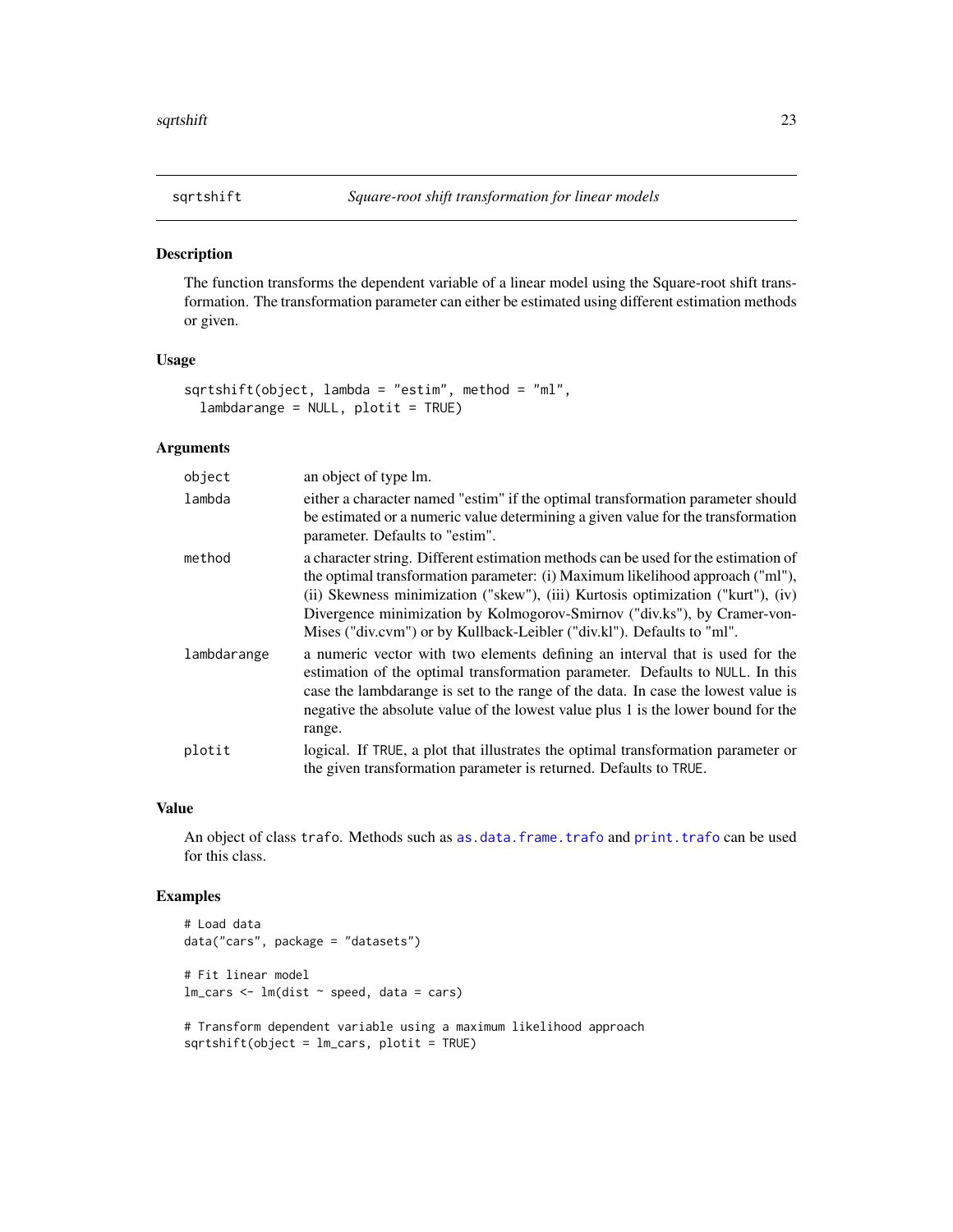<span id="page-23-1"></span><span id="page-23-0"></span>summary.trafo\_compare *Summary for two differently transformed models*

#### Description

The summary contains the summary for two transformed models. The summary is based on the summary for objects of type lm.

## Usage

## S3 method for class 'trafo\_compare' summary(object, ...)

#### Arguments

| object   | an object of type trafo_compare                       |
|----------|-------------------------------------------------------|
| $\cdots$ | additional arguments that are not used in this method |

# Value

An object of class summary.trafo\_compare. The method [print.summary.trafo\\_compare](#page-19-1) can be used for this class.

<span id="page-23-2"></span>

| summary.trafo_lm | Summary for linear models with untransformed and transformed de- |
|------------------|------------------------------------------------------------------|
|                  | pendent variable                                                 |

#### Description

The summary method for class trafo\_lm contains a summary for an untransformed and a transformed model. The resulting summary is based on the summary for objects of type lm.

#### Usage

## S3 method for class 'trafo\_lm' summary(object, ...)

# Arguments

| object   | an object of type trafo_lm                            |
|----------|-------------------------------------------------------|
| $\cdots$ | additional arguments that are not used in this method |

# Value

An object of class summary.trafo\_lm. The method [print.summary.trafo\\_lm](#page-19-2) can be used for this class.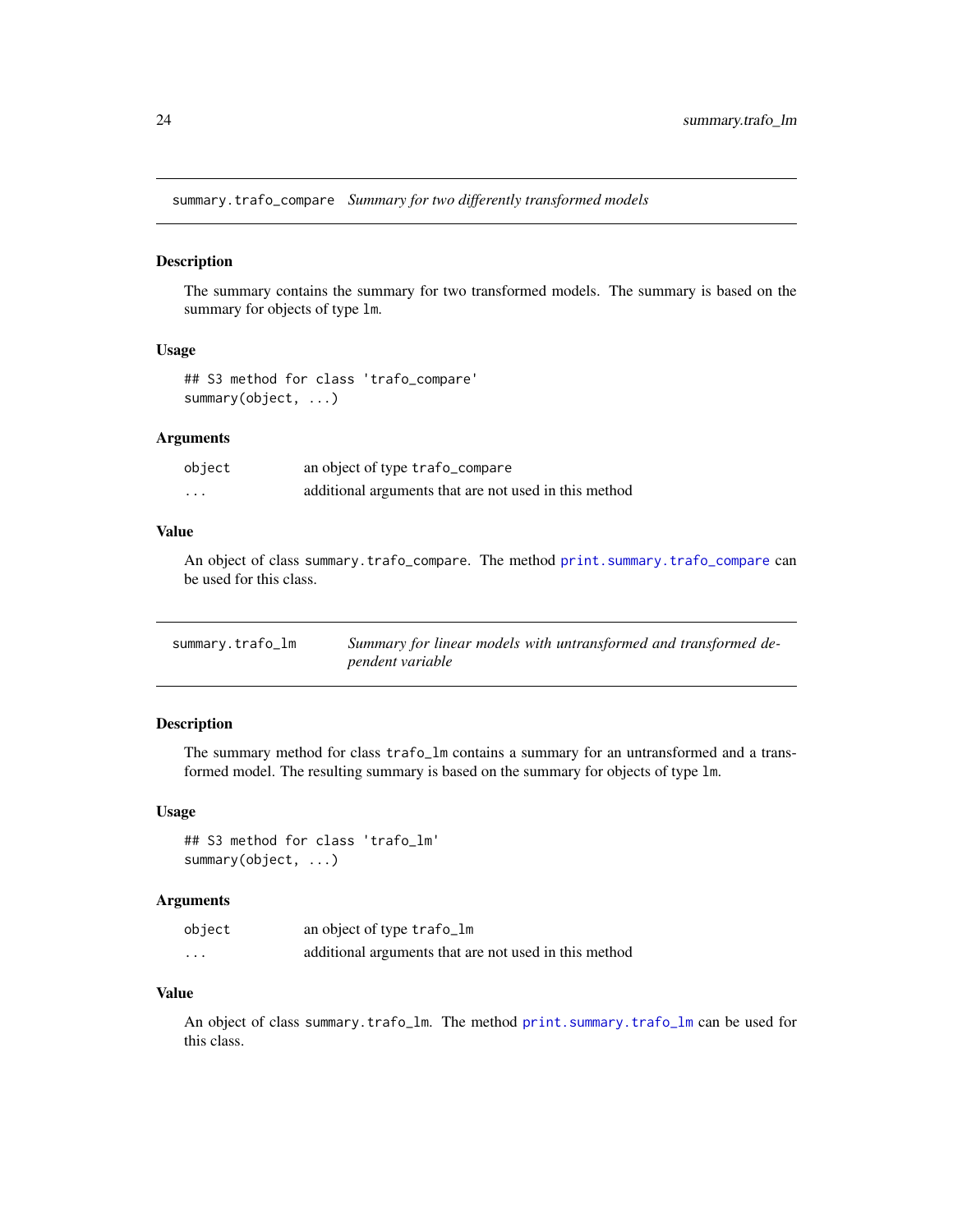<span id="page-24-0"></span>Estimation, selection and comparison of several families of transformations. The families of transformations included in the package are the following: Bickel-Doksum, Box-Cox, Dual, Glog, Gpower, Log, Log-shift opt, Manly, Modulus, Neglog, Reciprocal and Yeo-Johnson. The package simplifies to compare linear models with untransformed and transformed dependent variable as well as linear models where the dependent variable is transformed with different transformations. Furthermore, the package employs maximum likelihood approaches, skewness and divergence minimization to estimate the optimal transformation parameter.

#### Details

An overview of all currently provided functions can be requested by library(help=trafo).

| trafo_compare |  | Compares linear models with transformed dependent variable |
|---------------|--|------------------------------------------------------------|
|               |  |                                                            |

### Description

Function trafo\_compare compares linear models where the dependent variable is transformed by different transformations.

#### Usage

```
trafo_compare(object, trafos, std = FALSE)
```
#### Arguments

| object | an object of type lm                                                         |
|--------|------------------------------------------------------------------------------|
| trafos | a list of two trafo objects based on the same model given in object.         |
| std    | logical. If TRUE, the transformed models are returned based on the standard- |
|        | ized/scaled transformation. Defaults to FALSE.                               |

#### Value

An object of class trafo\_compare. Methods such as [diagnostics.trafo\\_compare](#page-7-1), [print.trafo\\_compare](#page-20-2), [plot.trafo\\_compare](#page-17-1) and [summary.trafo\\_compare](#page-23-1) can be used for this class.

#### See Also

[bickeldoksum](#page-4-1), [boxcox](#page-5-1), [dual](#page-9-1), [glog](#page-10-1), [gpower](#page-11-1), [log](#page-0-0), [logshiftopt](#page-12-1), [manly](#page-14-1), [modulus](#page-15-1), [neglog](#page-16-1), [sqrtshift](#page-22-1), [yeojohnson](#page-26-1)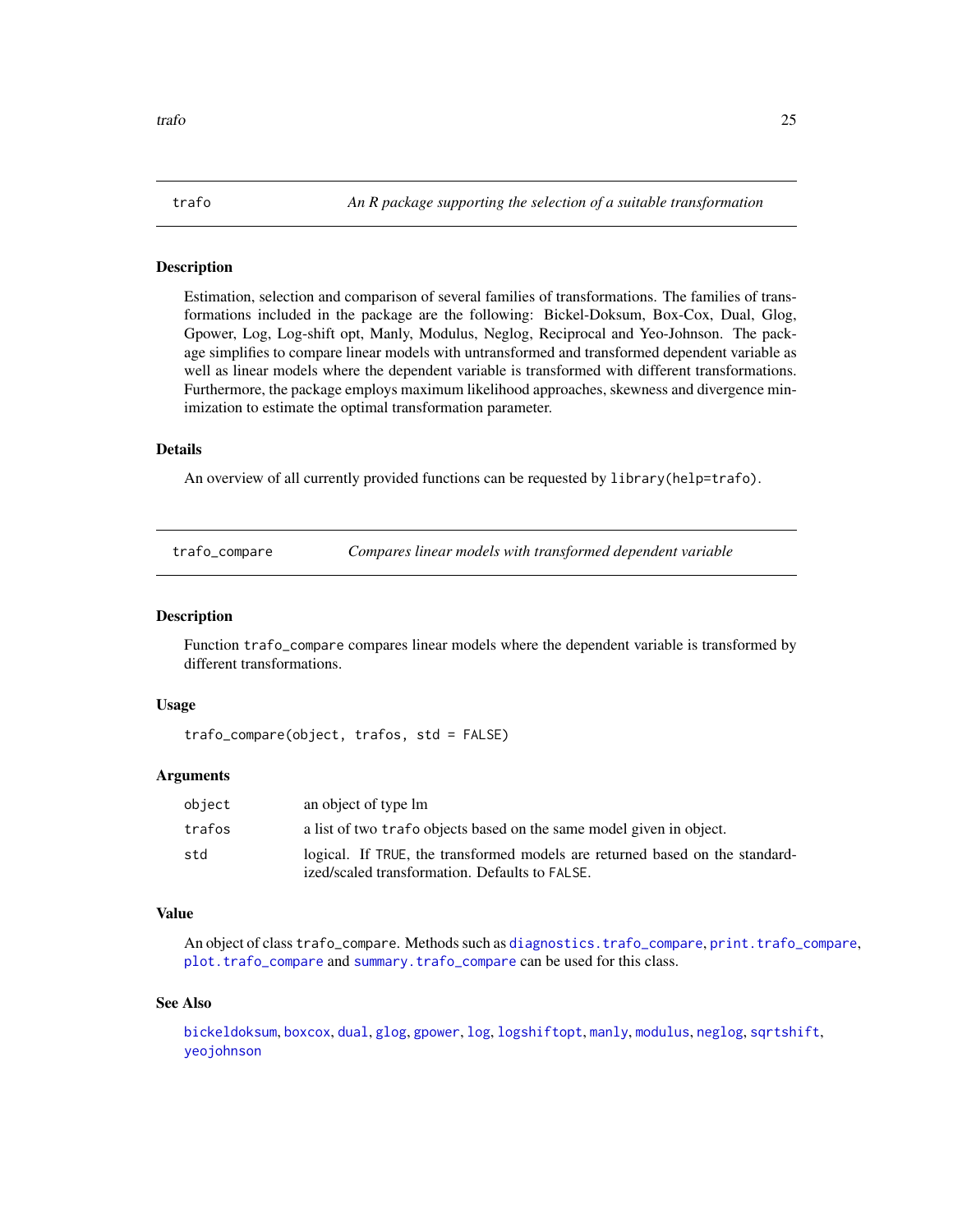# Examples

```
# Load data
data("cars", package = "datasets")
# Fit linear model
lm\_cars < - lm(dist ~ p, speed, data = cars)# Transform with Bickel-Doksum transformation
bd_trafo <- bickeldoksum(object = lm_cars, plotit = FALSE)
# Transform with Box-Cox transformation
bc_trafo <- boxcox(object = lm_cars, method = "skew", plotit = FALSE)
# Compare transformed models
trafo_compare(object = lm_cars, trafos = list(bd_trafo, bc_trafo))
```
trafo\_lm *Fits transformed linear models*

### Description

Function trafo\_lm fits linear models with transformed dependent variable. The main return are two lm objects where one is the untransformed linear model and the other one the transformed linear model.

# Usage

```
trafo_lm(object, trafo = "boxcox", lambda = "estim", method = "ml",
  lambdarange = NULL, std = FALSE, custom_trafo = NULL)
```

| object | an object of type 1m.                                                                                                                                                                                                                                                                                                                                                                                        |
|--------|--------------------------------------------------------------------------------------------------------------------------------------------------------------------------------------------------------------------------------------------------------------------------------------------------------------------------------------------------------------------------------------------------------------|
| trafo  | a character string. Different transformations can be used for transforming the<br>dependent variable in a linear model: (i) "bickeldoksum", (ii) "boxcox", (iii)<br>"dual", (iv) "glog", (v) "gpower", (vi) "log", (vii) "logshiftopt", (viii) "manly",<br>$(ix)$ "modulus", $(x)$ "neglog", $(xi)$ "reciprocal", $(xi)$ "yeojohnson". Defaults to<br>"boxcox".                                              |
| lambda | either a character named "estim" if the optimal transformation parameter should<br>be estimated or a numeric value determining a given value for the transformation<br>parameter. Defaults to "estim".                                                                                                                                                                                                       |
| method | a character string. Different estimation methods can be used for the estimation of<br>the optimal transformation parameter: (i) Maximum likelihood approach ("ml"),<br>(ii) Skewness minimization ("skew"), (iii) Kurtosis optimization ("kurt"), (iv)<br>Divergence minimization by Kolmogorov-Smirnov ("div.ks"), by Cramer-von-<br>Mises ("div.cvm") or by Kullback-Leibler ("div.kl"). Defaults to "ml". |

<span id="page-25-0"></span>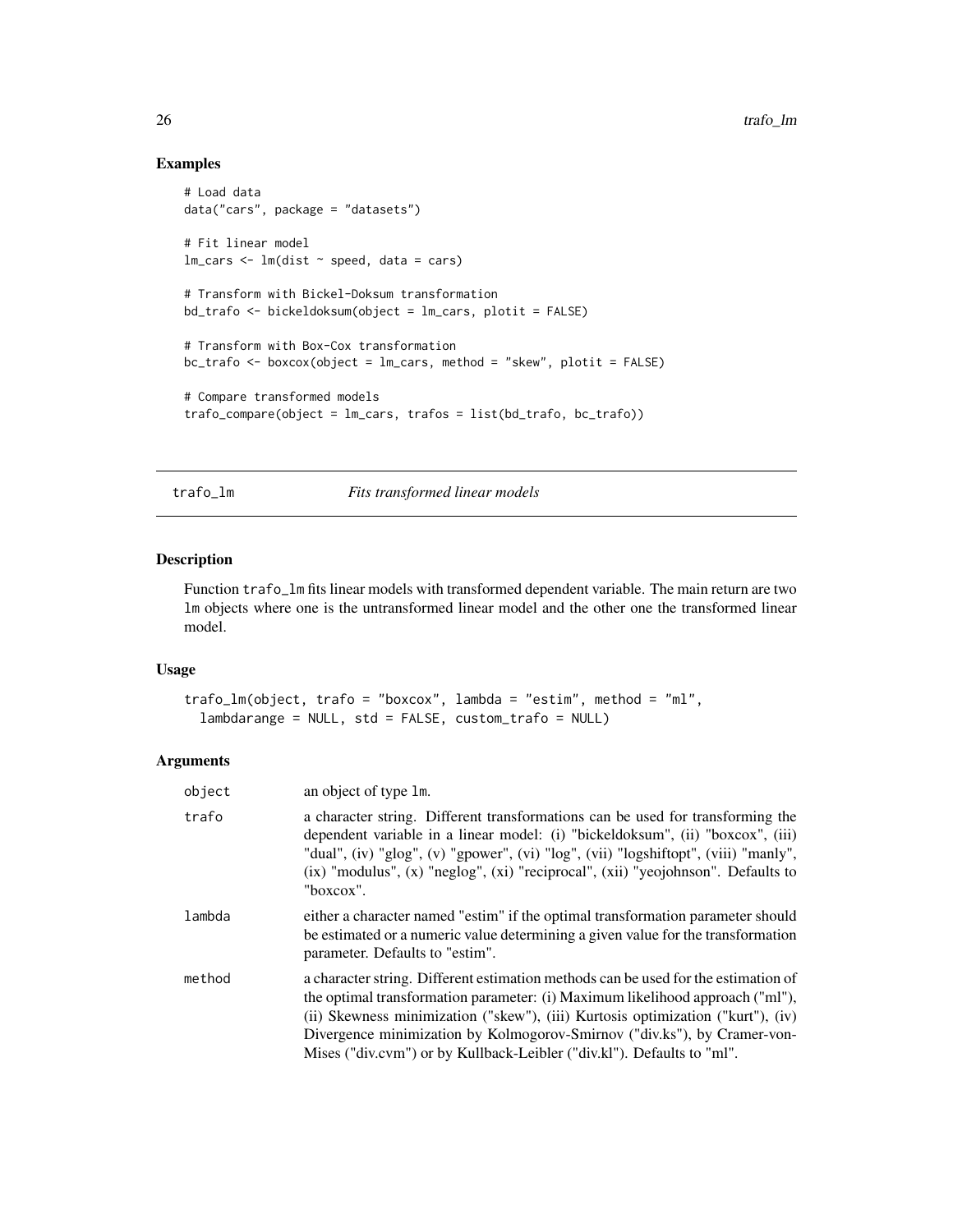# <span id="page-26-0"></span>yeojohnson 27

| lambdarange  | a numeric vector with two elements defining an interval that is used for the<br>estimation of the optimal transformation parameter. Defaults to NULL which<br>means that the default value of the chosen transformation is used.     |
|--------------|--------------------------------------------------------------------------------------------------------------------------------------------------------------------------------------------------------------------------------------|
| std          | logical. If TRUE, the transformed model is returned based on the standard-<br>ized/scaled transformation. Defaults to FALSE.                                                                                                         |
| custom_trafo | a list. The list has two elements where the first element is a function specifying<br>the desired transformation and the second element is a function specifying the<br>corresponding standardized transformation. Defaults to NULL. |

# Value

An object of class trafo\_lm. Methods such as [diagnostics.trafo\\_lm](#page-8-1), [print.trafo\\_lm](#page-21-1), [plot.trafo\\_lm](#page-17-2) and [summary.trafo\\_lm](#page-23-2) can be used for this class.

# See Also

[bickeldoksum](#page-4-1), [boxcox](#page-5-1), [dual](#page-9-1), [glog](#page-10-1), [gpower](#page-11-1), [log](#page-0-0), [logshiftopt](#page-12-1), [manly](#page-14-1), [modulus](#page-15-1), [neglog](#page-16-1), [sqrtshift](#page-22-1), [yeojohnson](#page-26-1)

## Examples

```
# Load data
data("cars", package = "datasets")
# Fit linear model
lm\_cars < - lm(dist ~ p, speed, data = cars)# Compare untransformed and transformed model
trafo_lm(object = lm_cars, trafo = "bickeldoksum", method = "skew",
lambdarange = c(1e-11, 2)
```
<span id="page-26-1"></span>

yeojohnson *Yeo-Johnson transformation for linear models*

#### Description

The function transforms the dependent variable of a linear model using the Yeo-Johnson transformation. The transformation parameter can either be estimated using different estimation methods or given.

### Usage

```
yeojohnson(object, lambda = "estim", method = "ml",
  lambdarange = c(-2, 2), plotit = TRUE)
```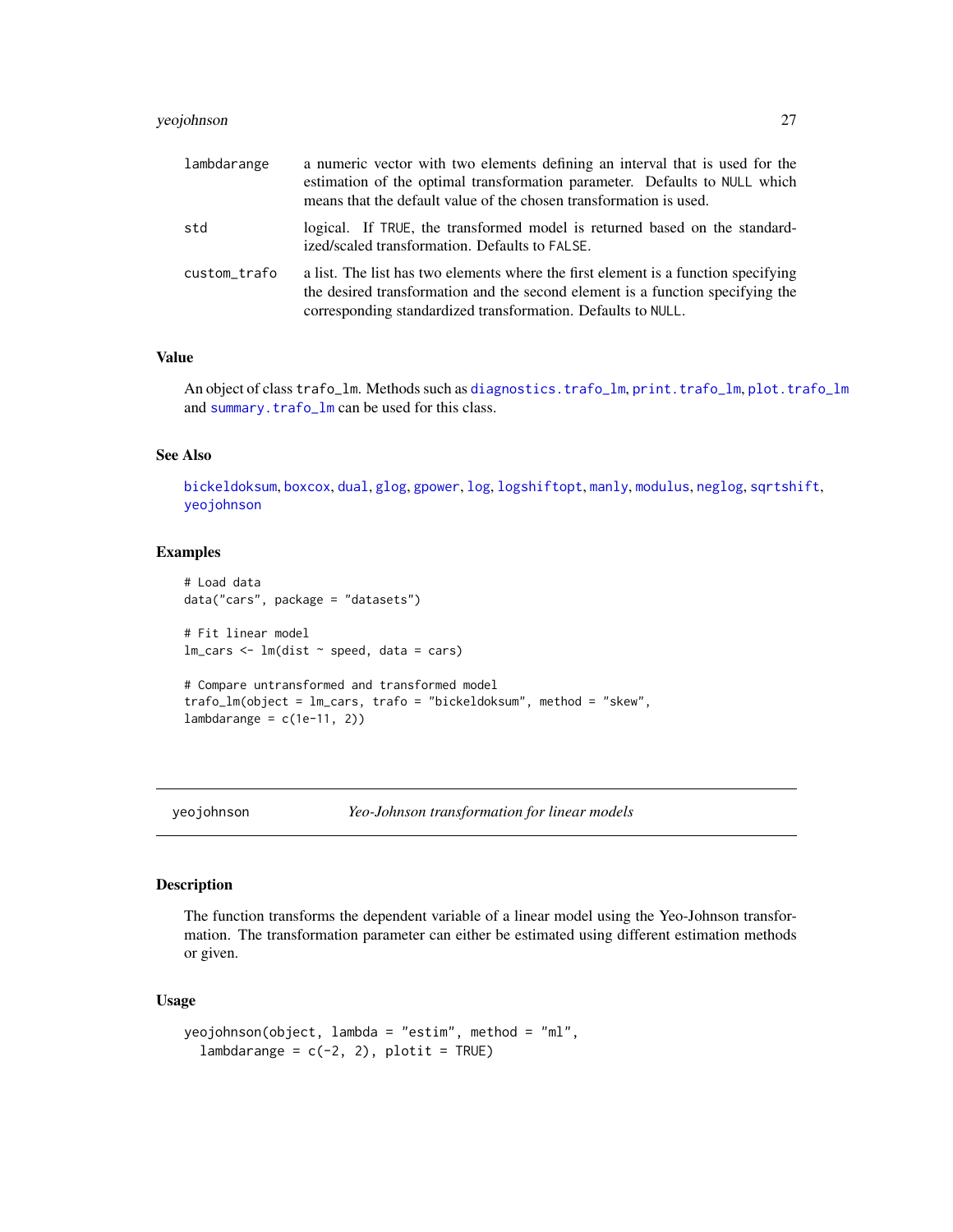# <span id="page-27-0"></span>Arguments

| object      | an object of type lm.                                                                                                                                                                                                                                                                                                                                                                                        |
|-------------|--------------------------------------------------------------------------------------------------------------------------------------------------------------------------------------------------------------------------------------------------------------------------------------------------------------------------------------------------------------------------------------------------------------|
| lambda      | either a character named "estim" if the optimal transformation parameter should<br>be estimated or a numeric value determining a given value for the transformation<br>parameter. Defaults to "estim".                                                                                                                                                                                                       |
| method      | a character string. Different estimation methods can be used for the estimation of<br>the optimal transformation parameter: (i) Maximum likelihood approach ("ml"),<br>(ii) Skewness minimization ("skew"), (iii) Kurtosis optimization ("kurt"), (iv)<br>Divergence minimization by Kolmogorov-Smirnov ("div.ks"), by Cramer-von-<br>Mises ("div.cvm") or by Kullback-Leibler ("div.kl"). Defaults to "ml". |
| lambdarange | a numeric vector with two elements defining an interval that is used for the<br>estimation of the optimal transformation parameter. Defaults to $c(-2, 2)$ .                                                                                                                                                                                                                                                 |
| plotit      | logical. If TRUE, a plot that illustrates the optimal transformation parameter or<br>the given transformation parameter is returned. Defaults to TRUE.                                                                                                                                                                                                                                                       |

# Value

An object of class trafo. Methods such as [as.data.frame.trafo](#page-2-1) and [print.trafo](#page-20-1) can be used for this class.

#### References

Yeo IK, Johnson RA (2000). A new family of power transformations to improve normality or symmetry. Biometrika, 87, 954-959.

# Examples

# Load data data("cars", package = "datasets")

# Fit linear model  $lm\_cars < - lm(dist ~ p, speed, data = cars)$ 

# Transform dependent variable using a maximum likelihood approach yeojohnson(object = lm\_cars, plotit = FALSE)